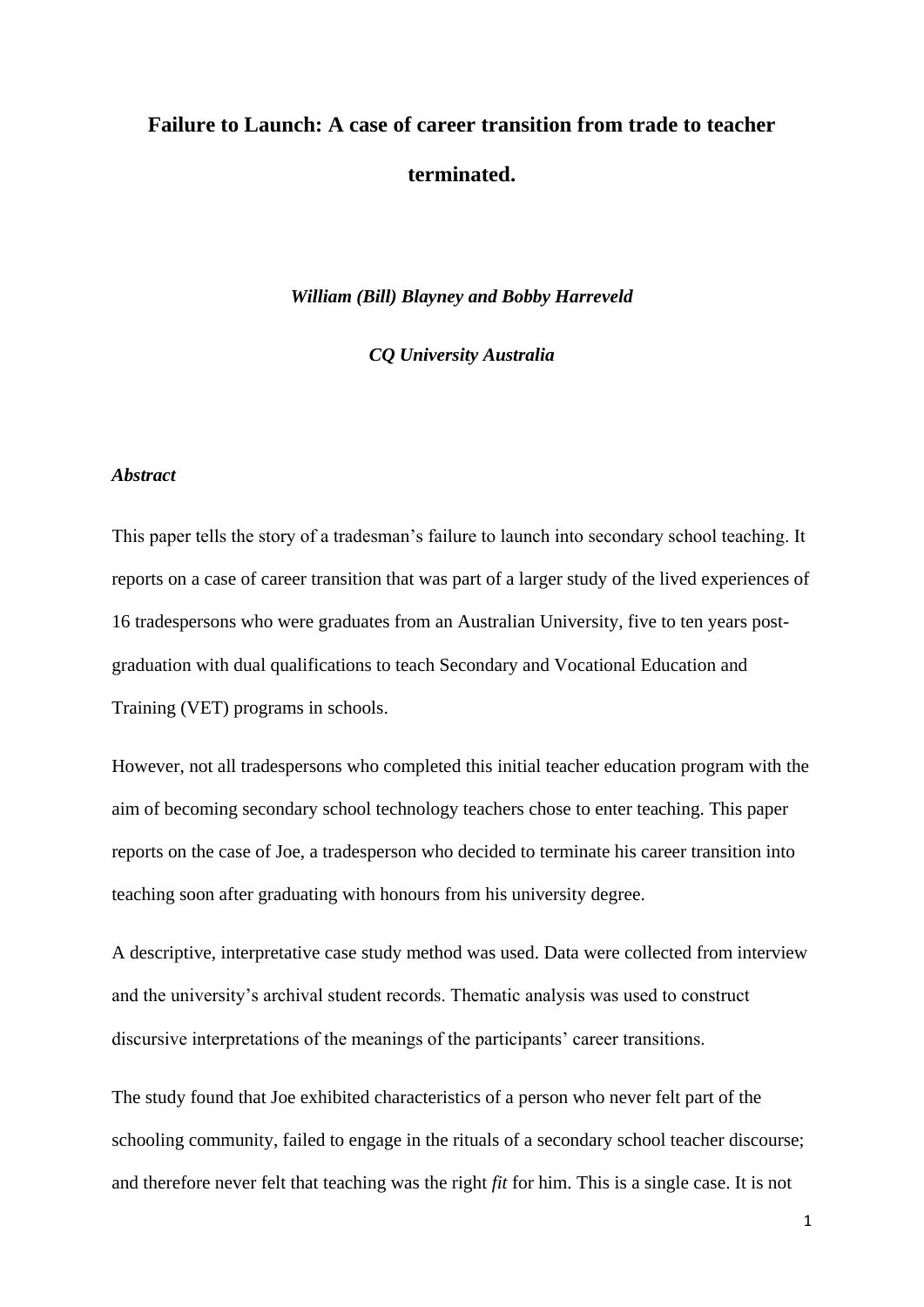possible to generalise the findings to all 'tradees' who have failed to launch—to those who have not made the transition to teacher. However, the findings do provide insights into the broader context of the recruitment and retention of tradees into initial teacher education programs.

## *Introduction*

This paper critically explores the lived experiences of Joe and the notion of his failure to launch as a secondary school teacher after undertaking a career transition from a trade to a teacher. The case of Joe was drawn from a larger doctoral study that explored the lived experiences of 16 tradespersons who undertook an initial teacher education program to teach Secondary and Vocational Education and Training (VET) programs in schools, five to ten years post-graduation. The research was driven by three research questions that focused on the motivations of a tradesperson to become a technology teacher in secondary schools, what support mechanisms they required and how they created a new identity as a teacher.

This paper begins with a review of the literature concerning the motivations of 'career changers' who enter teaching in search of a 'career fit'*;* a term used throughout this paper as a means for measuring personal career satisfaction. It charts the rise of trade based teachers and how they came to be working in Australian secondary schools, in particular Queensland. This section concludes with an analysis of theoretical literature relating to discourse and teacher identity formation. The paper then presents the research approach, encompassing data collection and analysis methods where ethical issues are also addressed. This is followed by the findings and discussion relating to the case of Joe. The paper concludes with the implications of Joe's case for the recruitment and retention of trade based teachers into initial teacher education programs and secondary schools.

2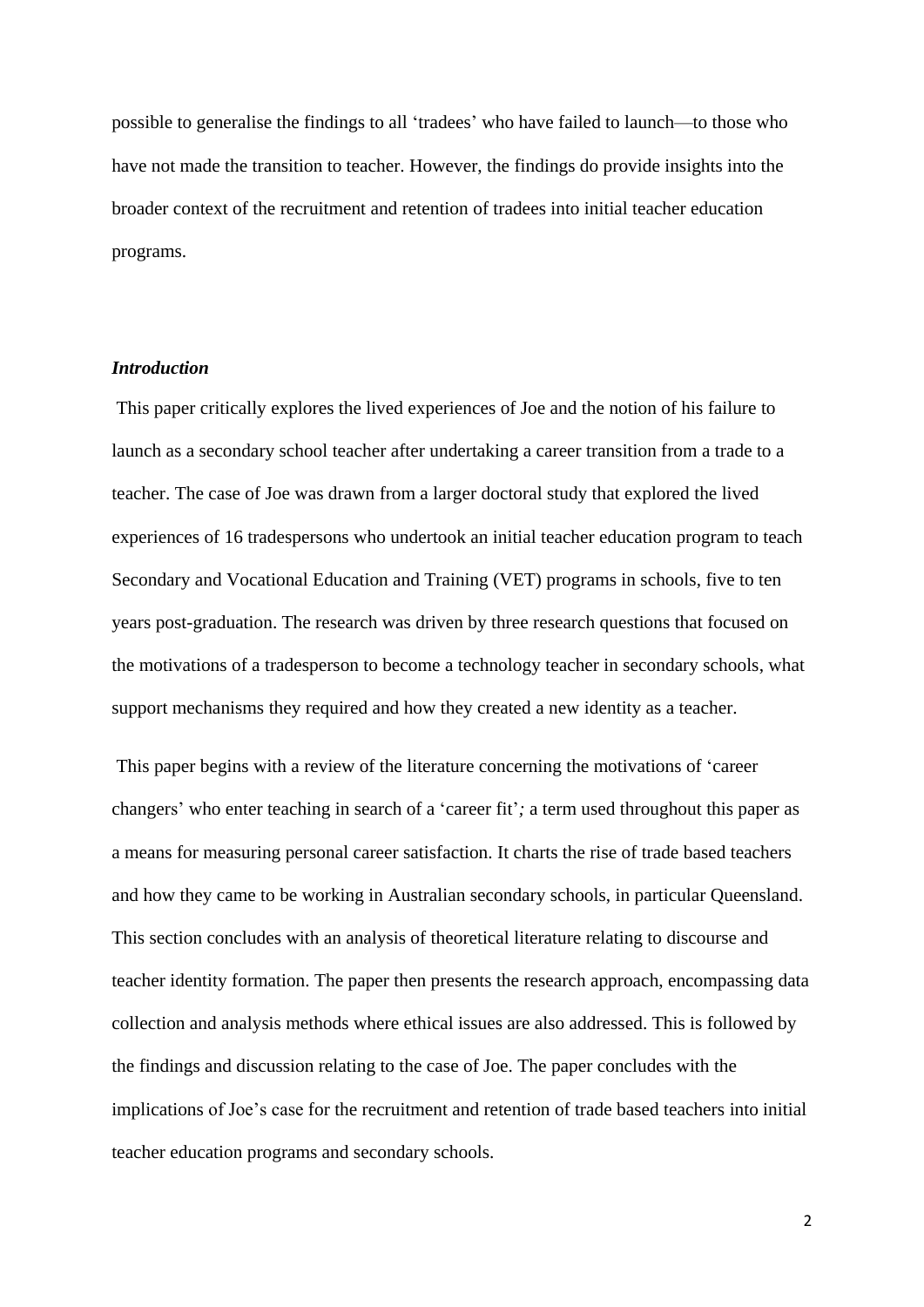#### *Literature Review*

The following section examines literature concerning who are career changers and what motivates career changers to choose secondary school teaching as their next career option.

#### *Career changers and their motivations*

In this paper Joe is described as a 'career changer', a term used by Skilbeck and Connell (2004) and the (then) Australian Department of Education, Science and Training (DEST) to describe teachers who choose the teaching profession later in life, often after experiencing a significant impetus for change, described by Cranton (2006) as a disorienting event.

There have been a growing number of career changers entering school teaching over the last ten years. In 2005 the Australian Council of Deans of Education (ACDE) commented in their report entitled: *Teaching Tomorrow's Teachers* that, "mature-age entrants constitute around 50% of entrants into education courses" (p. 22). In a report from the (then) Department of Education Employment and Workplace Relations (DEEWR) released in 2008 entitled: *Staff in Australia's Schools (2007),* it was identified that 27% of secondary school teachers began their teaching career sometime after 25 years of age Hence, there seems to be an increasing number of teacher education participants undertaking initial teacher education programs who have chosen alternative careers before entering teaching.

In 2007, the Australian Department of Education, Science and Training (DEST) released a report entitled: *Research on career pathways into teaching*: which found that career change entrants had an interest and an obvious attraction to teaching. The report also stated that when career changers choose to make the transition to teaching, they often do so because they did not previously have the opportunity to take up teaching due to personal or financial reasons, and are now "returning to their true vocation" (p. 28). Priyadharshini and Robinson-Pant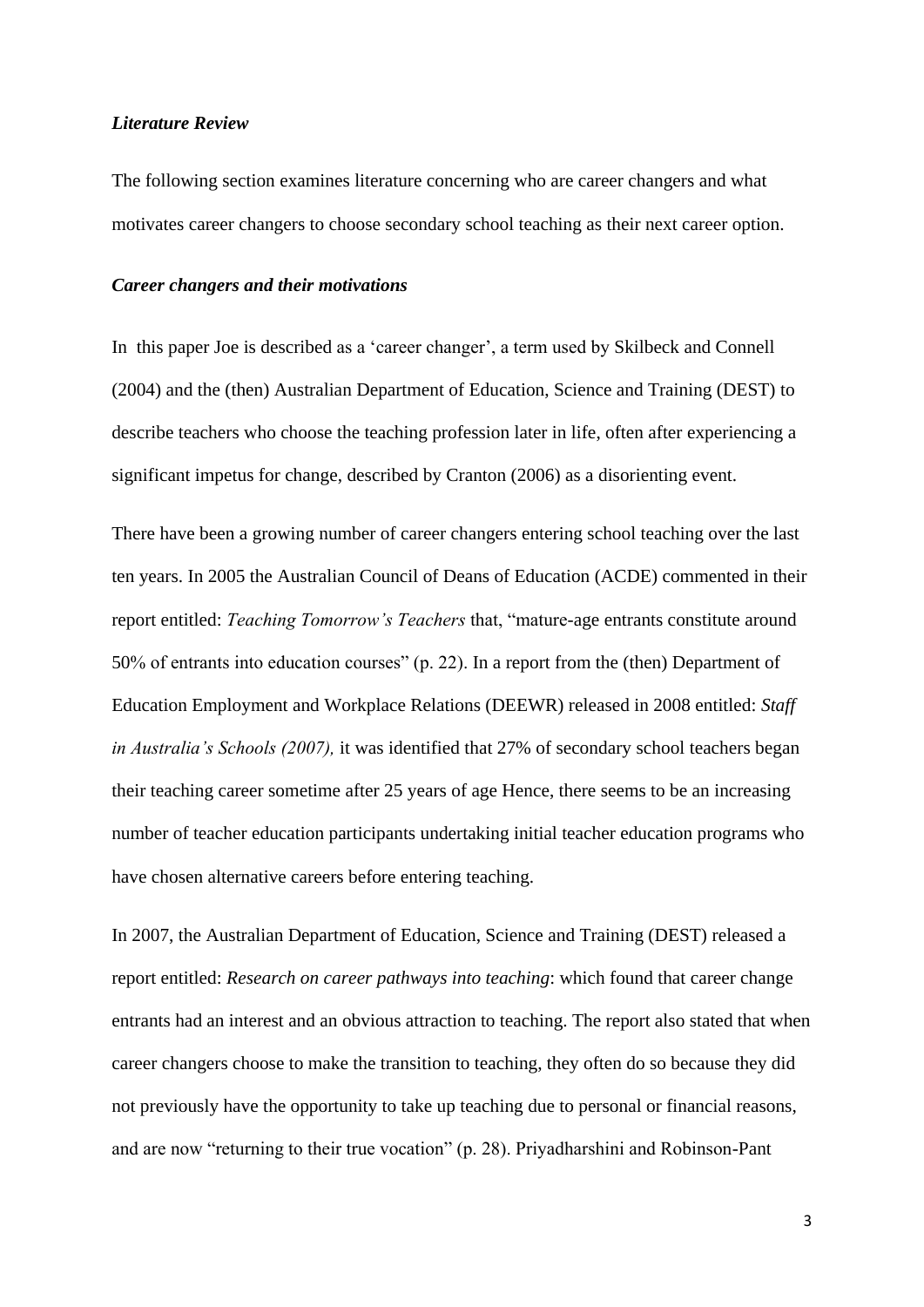(2003) support this finding, commenting that career changers choose teaching in preference to a career in which they were already established as they believe that "teaching as career still holds attractions" (p. 95).

Motivations for the transition from one career into teaching are varied. Richardson and Watt (2005, 2008), MCEETYA (2005) and DEEWR (2008) present similar findings for the motivations to enter teaching including; the enjoyment of working with children/young people (the highest indicator), job security; and more time to spend with families. This was often accompanied by a belief that they had some form of calling to the profession. Of interest, is that salary ranked as the least important factor influencing the decision to become a teacher (MCEETYA, 2005 & DEEWR, 2008).

Manuel and Hughes (2006) in a study of the motivations to enter teaching of 79 Australian pre-service teachers found that, "personal fulfilment (70.9%), enjoyment of the subject (69.6%), working with young people (65.8%), lifestyle (34%) and working conditions (19%)" were the most influential in their choice of undertaking a career in teaching (p. 10).

Secondary school teachers were reported as being more motivated to become teachers because of employment conditions, job security, and the fact that they enjoyed the subjects they taught. DEEWR's (2008) report summarizes responses from a survey of over 14,000 teachers who indicated similar motivations, citing personal fulfillment and desire to work with young people as the highest factor for primary school teachers, whereas 92% of secondary school teachers cited "enjoyment of subject areas" as the most significant attraction to enter teaching (p. 56)\

Overseas research in this area provides some additional insights into motivations to undertake a career in teaching. A study from the United Kingdom (UK) by Barmby (2007) revealed that "helping children succeed" (p. 255) was the most important factor for entering teaching while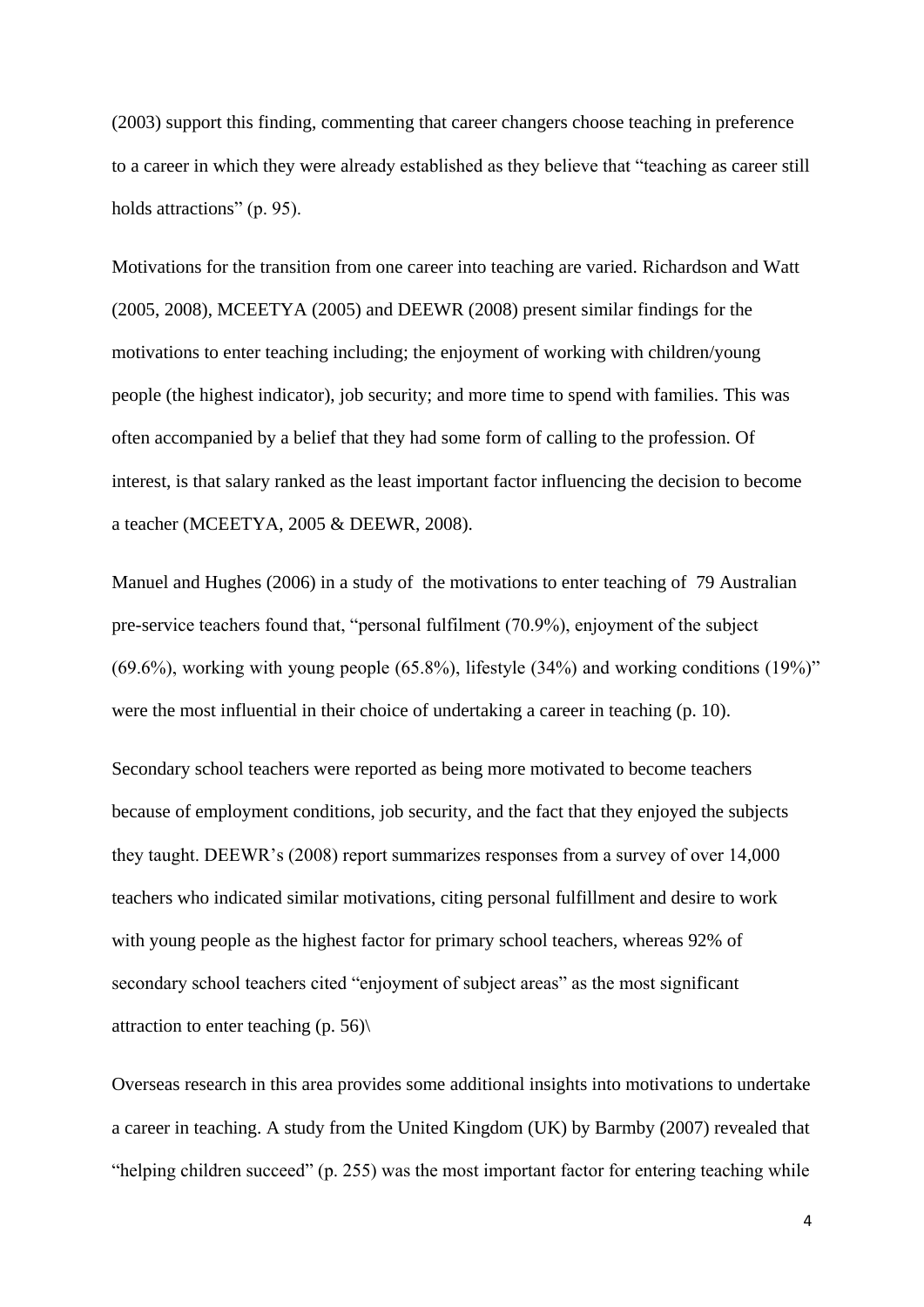looking for job security and job satisfaction rated in the top ten percentage responses. Studies from the United States (US) (Castro & Bauml, 2009) revealed another motivational factor for career changers entering teaching, was that they believed they understood what the role of a teacher would entail. This belief, in some cases was primarily based on the fact that they had some prior teaching type experiences or they were influenced by family members who were or had previously been teachers. Also from the US research undertaken by Grier and Johnston (2009) revealed a strong motivation to entering teaching from the participants in the study was to repay society for the educational opportunities they had been given. Hence, it would seem that the motivations for career changers to undertake a career transition into teaching are varied with the prime motivations for career changers being altruistic such as feeling the need to repay society or wanting to make a difference. (Castro & Bauml, 2009; Grier & Johnston, 2009; DEEWR, 2008; MCEETYA, 2005; Richardson & Watt 2005, 2008; Barmby, 2007; Manuel & Hughes, 2006; Priyadharshini & Robinson-Pant, 2003).

#### *Career transition and degrees of fit*

The work of key transition theorists, including Holland (1984), Schlossberg (1984) refer to the concept of degrees of fit when referring to career transition. Nicholson and West (1989, p. 193), explored this concept further concluding that "career development outcomes were dependent upon degrees of fit or misfit between character dispositions of individuals and sub cultures" Later, Peake and Mc Dowall (2012) claimed that Nicholson's (1984) earlier theory on Work *Role Transitions* and Nicholson and West's later (1989) *Career Transition Theory* failed to explore to causal motivations for a career transition. They concluded that successful career transitions were often ascribed to the causal factors arising from participants experiencing a series of: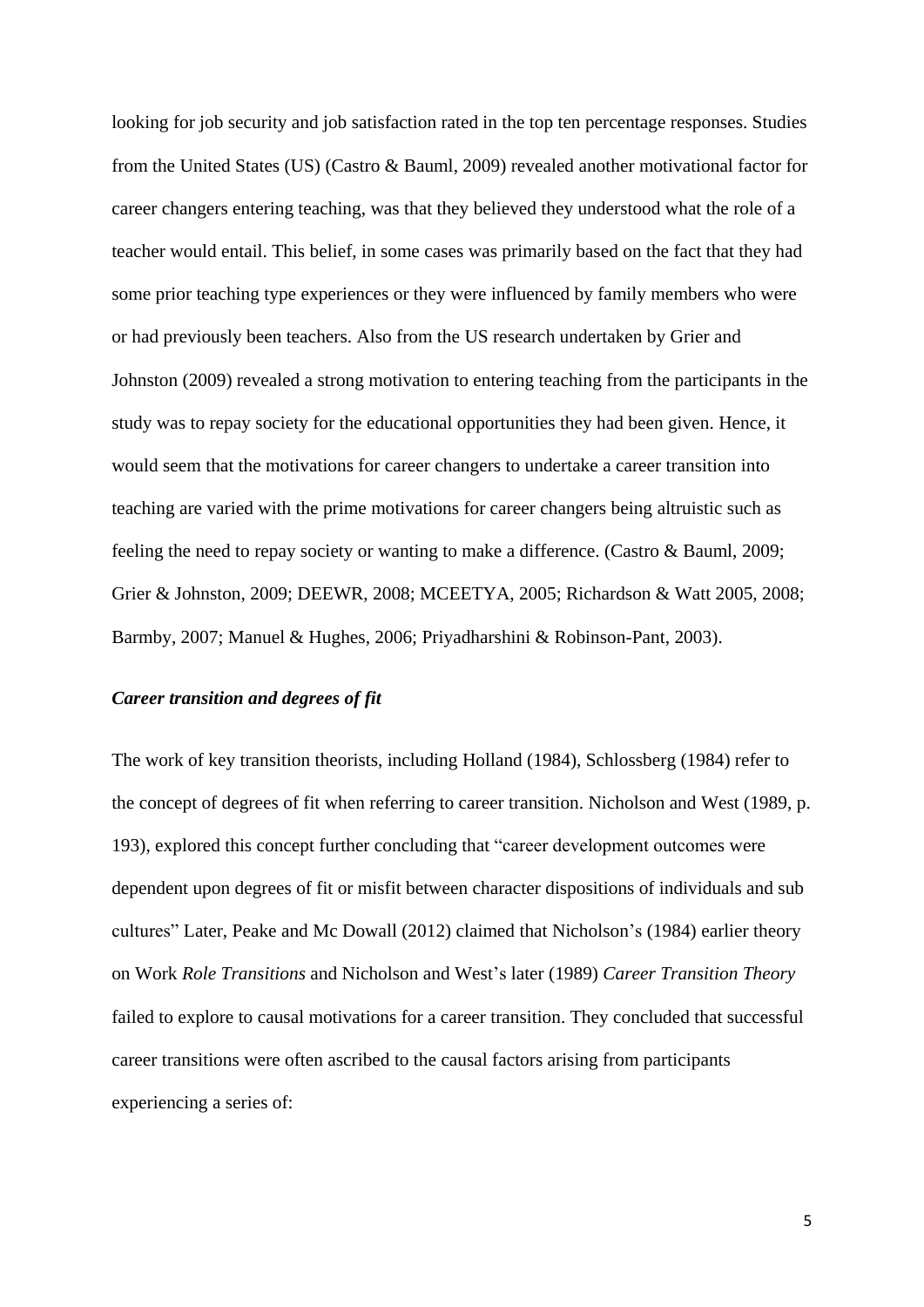… false starts to a career were a common experience prior to finding a career 'fit' and that career transitions, precipitated by a trigger state and/or event such as a period of disillusionment, were an important part of this 'finding a fit' process (Peake & Mc Dowall, 2012, p. 395).

The process of finding a fit involved positive and negative experiences. However once a fit was found it was "marked by a sense of hope, excitement, passion and fun", followed by a "sense of enlightenment"; culminating in a "reported love of what they do" (pp. 402-404). Peake and Mc Dowall, (2012) further added that career transitions leading to successful careers were not founded on salaries, promotions or status; rather they were defined by the individuals themselves, who with the right fit, determine their own definition of a successful career.

Those who choose to transition from a career as a tradesperson to a secondary school teacher have been found to seek the right fit for themselves as individuals, where their trade skills, knowledge and experiences are valued. In this context, the term 'tradee' has been coined by Australian tradespersons themselves in this recent doctoral study from which the case of Joe has been drawn (Blayney, 2013). The following section charts the rise of these tradees in secondary schools with a focus on the northern Australian state of Queensland.

## *The rise of the 'tradee' in schools*

In secondary schools, tradees teach vocationally oriented subjects that include, but are not limited to hospitality, metals and wood technology industries. In Queensland, where the case of Joe is investigated, the government initially responded to higher secondary school retention rates and a more diverse student population in the senior years of schooling through the launch of a futuristic vision strategy in 2001 entitled: *Queensland State Education: 2010* (Queensland Government, 2001). Soon after in 2002, the Pitman (2002) and Gardiner (2002)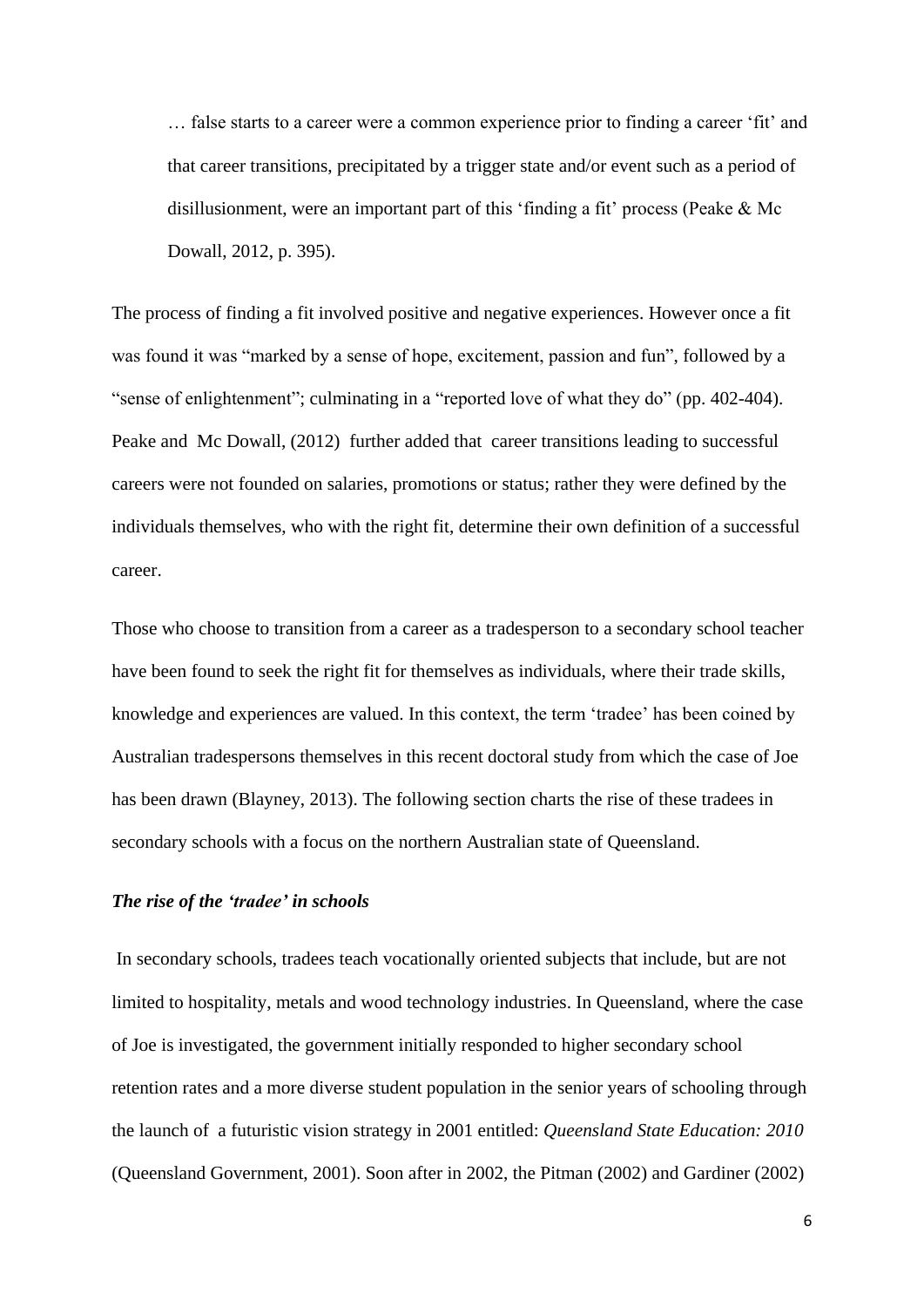reports were released hailing the beginning of school reform and pathways to higher education throughout Queensland. Gardiner's (2002) report focussed on reviewing articulation pathways from school to TAFEs and from TAFEs to universities, calling for greater flexibility in senior schooling. Pitman's (2002) report proposed major changes to senior schooling across Queensland with flexible entry and exit points in the senior years of schooling. It also recommended a new broadened senior curriculum, thus creating new choices for students who did not necessarily demand access via an academic curriculum. The report aimed to offer students a range of options throughout education, training and work while retaining students for longer periods at school (Pitman, 2002).

In addition to the above educational initiatives the Queensland Government released its 'Smart State' strategy in 2002. A significant policy initiative of this strategy was the White Paper entitled *Education and Training Reforms for the Future (ETRF).* This paper detailed 19 specific actions intended to be implemented through partnership arrangements among schools, TAFE institutes, universities, young people, parents, employers, local communities, nongovernment organisations and individuals (Harreveld & Singh, 2006). In 2003 the White Paper was passed through the Queensland Parliament becoming two pieces of new legislation entitled: *Youth Participation in Education and Training Act 2003* and the *Training Reform Act 2003* (*Queensland Government, 2003*). By 2006 the Queensland Certificate of Education (QCE) now formed the basis of senior schooling throughout Queensland.

Since 2002, students up to the age of 17 years in Queensland have had to be either 'learning or earning' with most of this taking place in a school environment. Thus, the entry of trade teachers into secondary schools at this time, not only provided the means for work related VET in schools pathways but also offered a different type of teacher role model previously unavailable in Queensland schools.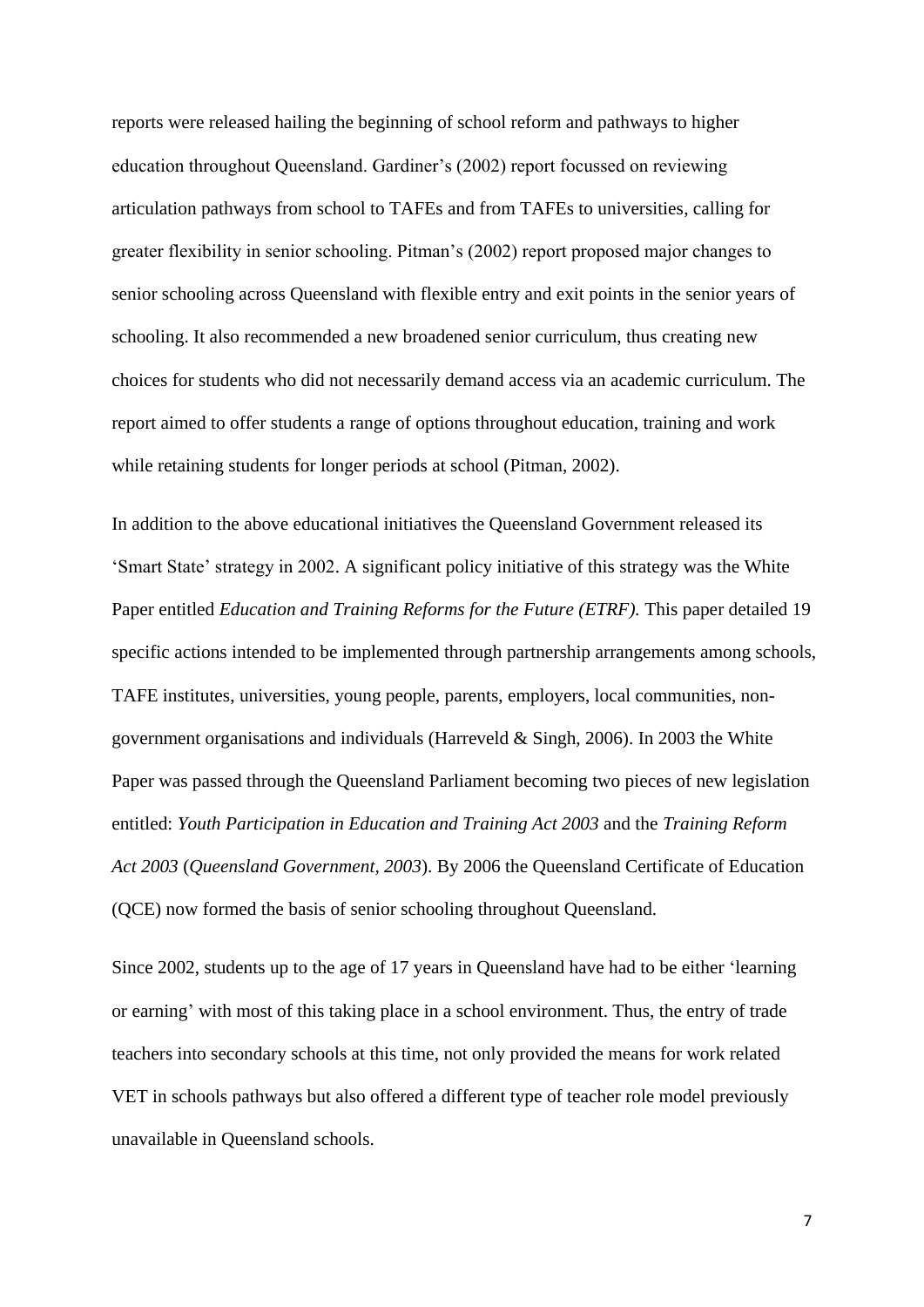The changes in State Government legislation concerning the senior phase of learning in 2003 coincided with the movement of registered teachers with a trade background into schools. The teacher role models that these tradees presented to students, along with technical and work related skills they brought to the classroom, potentially offered students the opportunity to aspire to careers they may have previously thought were beyond their reach. There are few known studies of tradees who undertake a career transition to become secondary schools teacher like Joe. The only systematic research identified directly targeting the concept of career transitioning from *Trade to Teacher* in Australian secondary schools was a longitudinal study undertaken by Annette Green (2006–2009). She focused on tradespersons entering secondary school teaching in the State of NSW and provided an initial insight into the complexities of a tradee undertaking a career transition to teaching. Analysis of the quality of the trade to teacher transition experience in Green's (2006) study shows it to be enhanced positively when the initial teacher education program is designed to:

1. Provide extensive blocks of continuous time to observe and develop pedagogical skills.

2. Negotiate strong partnerships with specific schools that recognised that these beginning teachers came from a diverse range of trade backgrounds

3. Recruit teacher mentors to provide role models and support to contextualise the learning for the student.

Green's (2009, p. 1) later work revealed that these tradees were potentially "a new type" of teacher, who were attempting to create a workplace within the classroom as a work-oriented learning environment.

8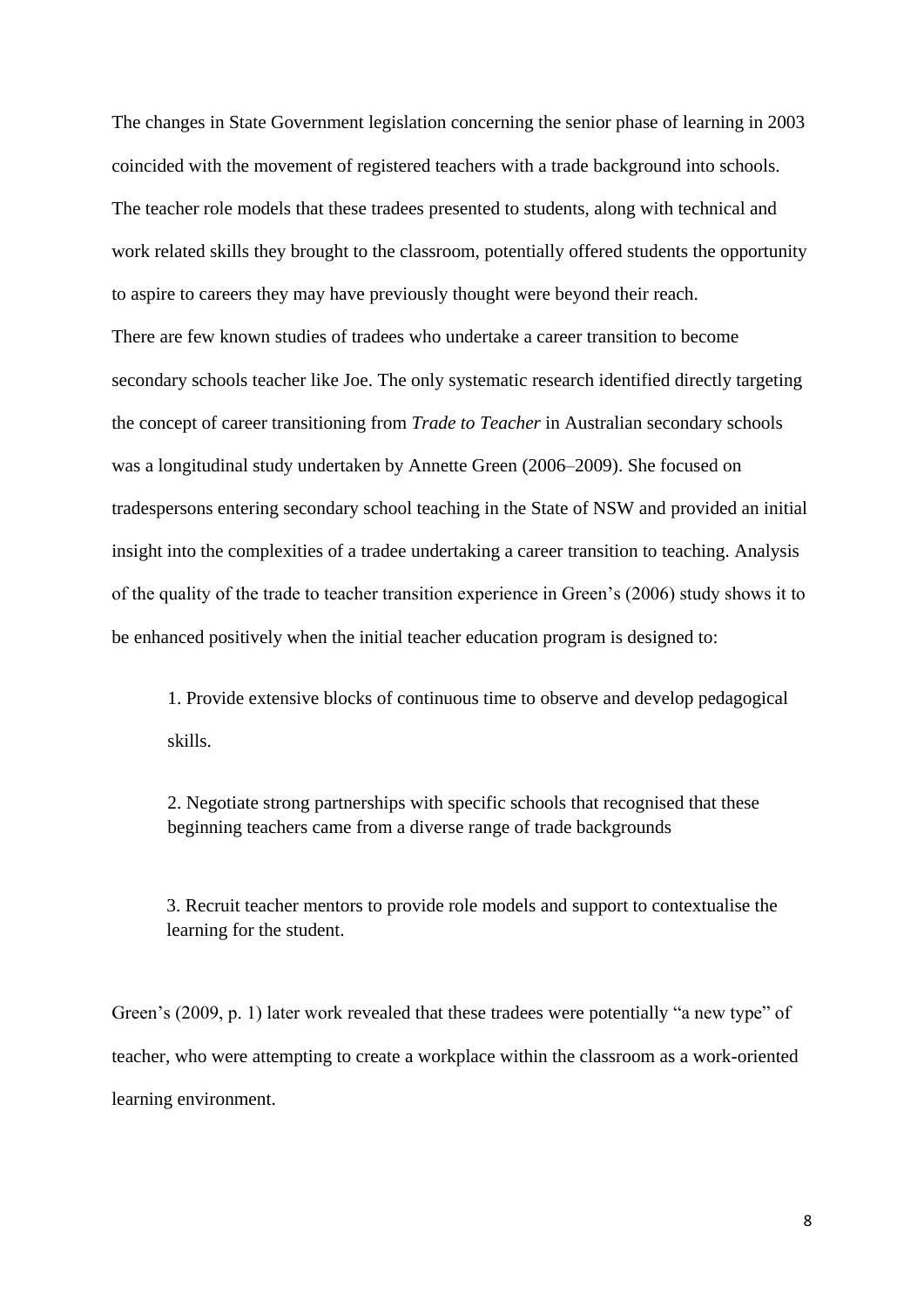While the career transition of a tradee to a teacher is a personal choice, successful transition is dependent on the ability of the tradee to construct secondary school teacher discourses and create a different type of identity.

#### *Discourses and identity formation*

The classroom as workplace reflects discursive constructions of identity (the tradee) as it was being reconstructed or, in Gee's (2011, p. 41) notion, "infected" secondary school teaching discourses of classroom-based learning and teaching. Further, in the career transitions from trade to teacher, discourses of the university student are also mobilised as they live between three worlds of tradee, student and teacher. Conceptually, they are forming new identities through socially contextualised roles situated in the discourses of workplaces, universities, and schools.

A tradesperson transitioning to a teacher may possess the content, language and knowledge for their teaching discipline area but initially struggle to use the appropriate school teacher and university student language. As they further develop their teaching identity, and combine this acquired content, language and knowledge with the dress code, gestures, actions, responses, values, attitudes and beliefs, a discursive transformation begins to emerge; thereby melding the worlds of trade and teacher creating a form of hybrid identity.

However, unless identification of an identity is "made to matter, through the power of symbols and ritual experiences "and artefacts, there is no identity (Jenkins, 2008, p. 6). The boundaries of identification that exist between a previous and a new identity, when combined with symbolisations characteristic of the new identity, permit identification of the new identity by others (Jenkins, 2008). If the product of the new identity has the ability to appear consistently to others over time, it allows "others to decide how to act towards them" (Jenkins,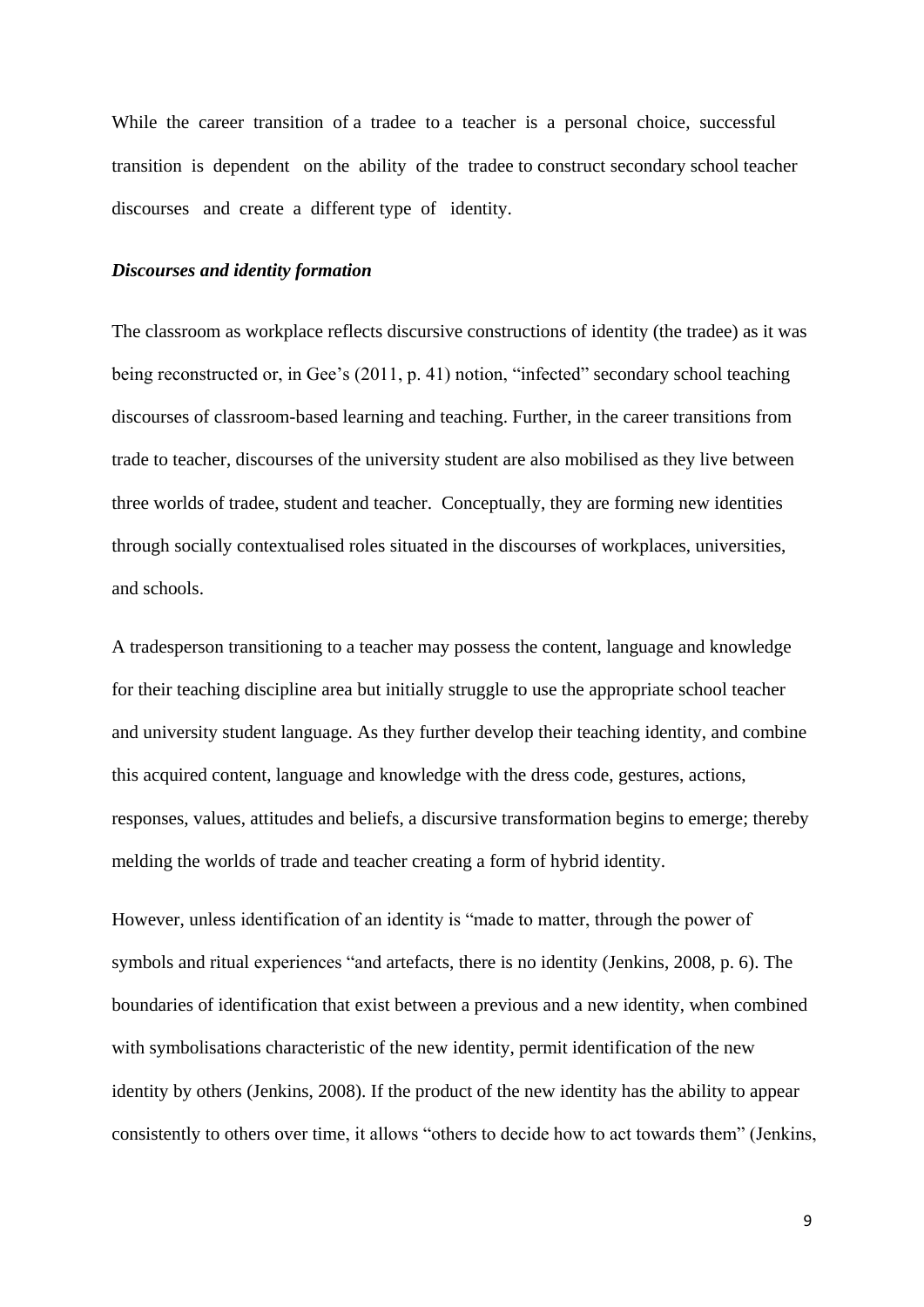2008, p. 143). It is now timely to explore this issue further through empirically derived research findings from a qualitatively framed case study.

#### *Research approach*

A qualitative, constructivist, interpretive case study approach was adopted to explain, interpret, analyse and critique the phenomenon of career transition from trade to teacher (Denscombe, 2010; Merriam, 2009; Stenhouse, 1984). Three research questions were posed to identify the motivations of a tradesperson to become a technology teacher in secondary schools, the support mechanisms they required throughout their career transition, and if or how they created a new identity as a teacher. In the case reported in this paper, Joe (a pseudonym) was a carpenter who enrolled in a secondary teacher education program, specialising in teaching industrial technology and design (ITD) with the initial intention to work as a secondary school ITD teacher. A National Ethics Application Form (NEAF) application was approved by Central Queensland University's Human Research Ethics Committee prior to data collection in 2011.

Joe's case was chosen for this paper because even though he achieved high levels of academic success in his university studies and glowing practicum reports from schools, he was the only participant in the study of 16 tradees who chose not to enter teaching postgraduation. His case provided an alternative view of the trade to teacher transition experience that was dissimilar to the views and experiences expressed by the majority of the participants in the study.

#### *Data collection and analysis methods*

Multiple data sources provided a demographic and a "richly descriptive" base for research analysis (Merriam, 2009, p. 179). Interviews were the primary data collection method that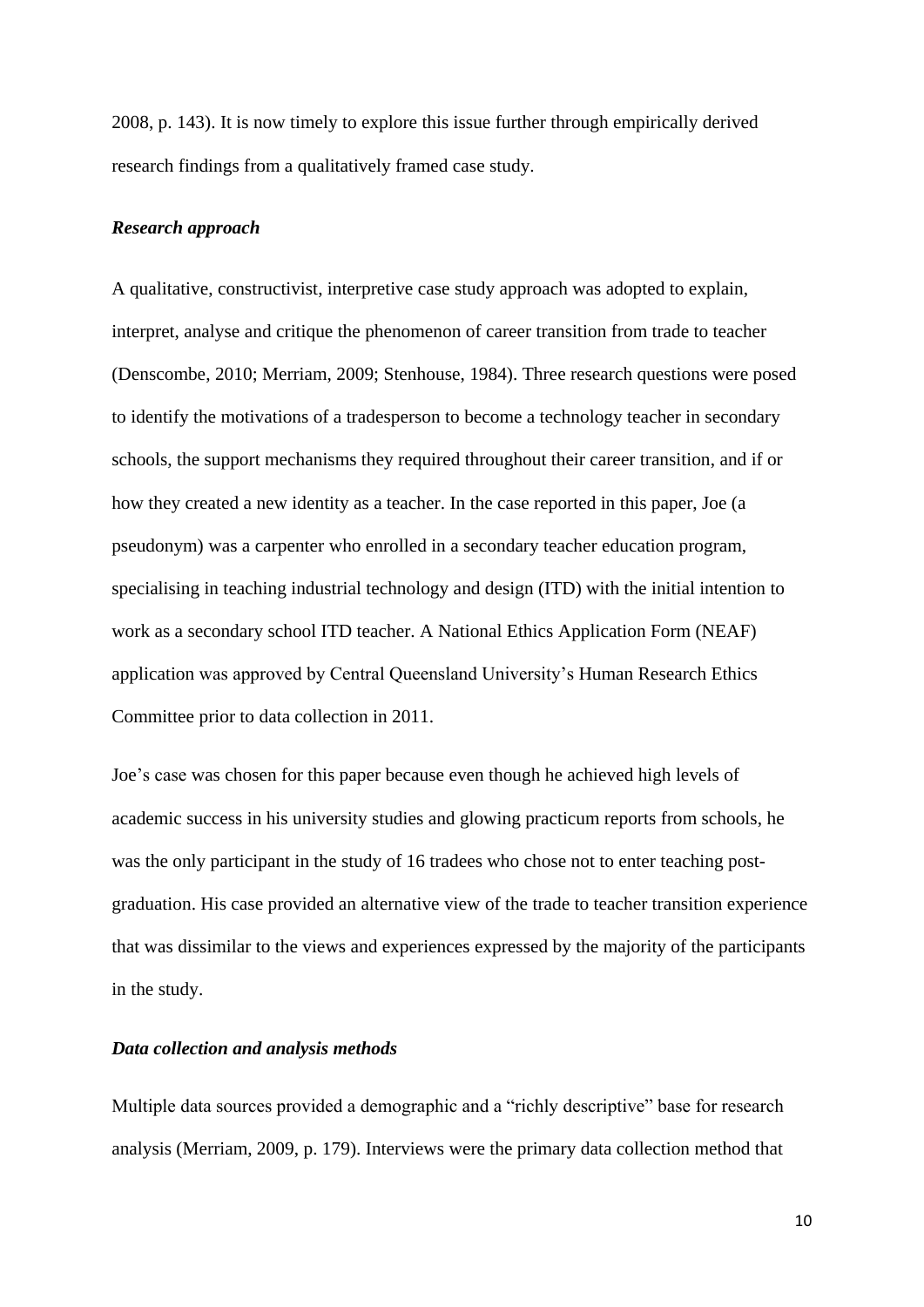was supplemented with archival data (for example, university academic transcripts, in-school practicum reports, enrolment and graduation dates). The data were analysed thematically (Bryman, 2012; Bernard & Ryan, 2010; Symons, 2009). In the first stage of data analysis, both inductive and deductive reasoning allowed initial patterns to emerge, with tentative explanations and interpretations. In the second stage of analysis, these patterns were searched for repetitions, similarities, differences, metaphorical explanations and interpretations (Bernard & Ryan, 2010). Thus the themes were constructed and Joe's narrative developed, illuminating potential reasons for his failure to launch as a secondary school teacher.

In the text that follows, Joe's words as transcribed from the interview are presented in italics. Other data extracts are acknowledged where appropriate according to type and source.

#### *Findings and discussion*

Significantly, Joe's case exhibits characteristics of a person who perceived the transition from trade to teacher differently from the other study participants. To understand Joe and his failure to launch as a secondary school teacher and find a fit*,* there is a need to examine his previous work history, the roles he has played in his various careers transitions and how he found himself undertaking the transition from trade to teacher.

#### *A nomad looking for a fit*

Starting out as an apprentice Carpenter in northern Australia at 18 years of age he completed 18 months of a four year apprenticeship before he decided to "*run away"* to Sydney and join a Rock and Roll band. After 14 years of touring with the band and experiencing as he puts it, "*little sun and living a fairly unhealthy life style*", he left and worked as a Cellar Master at a five star Japanese restaurant in Sydney. After nearly a year in that role he bought a restaurant/cafe business which he managed for three years. After selling the restaurant business he took a year off work to assist his wife with their first child. He then moved into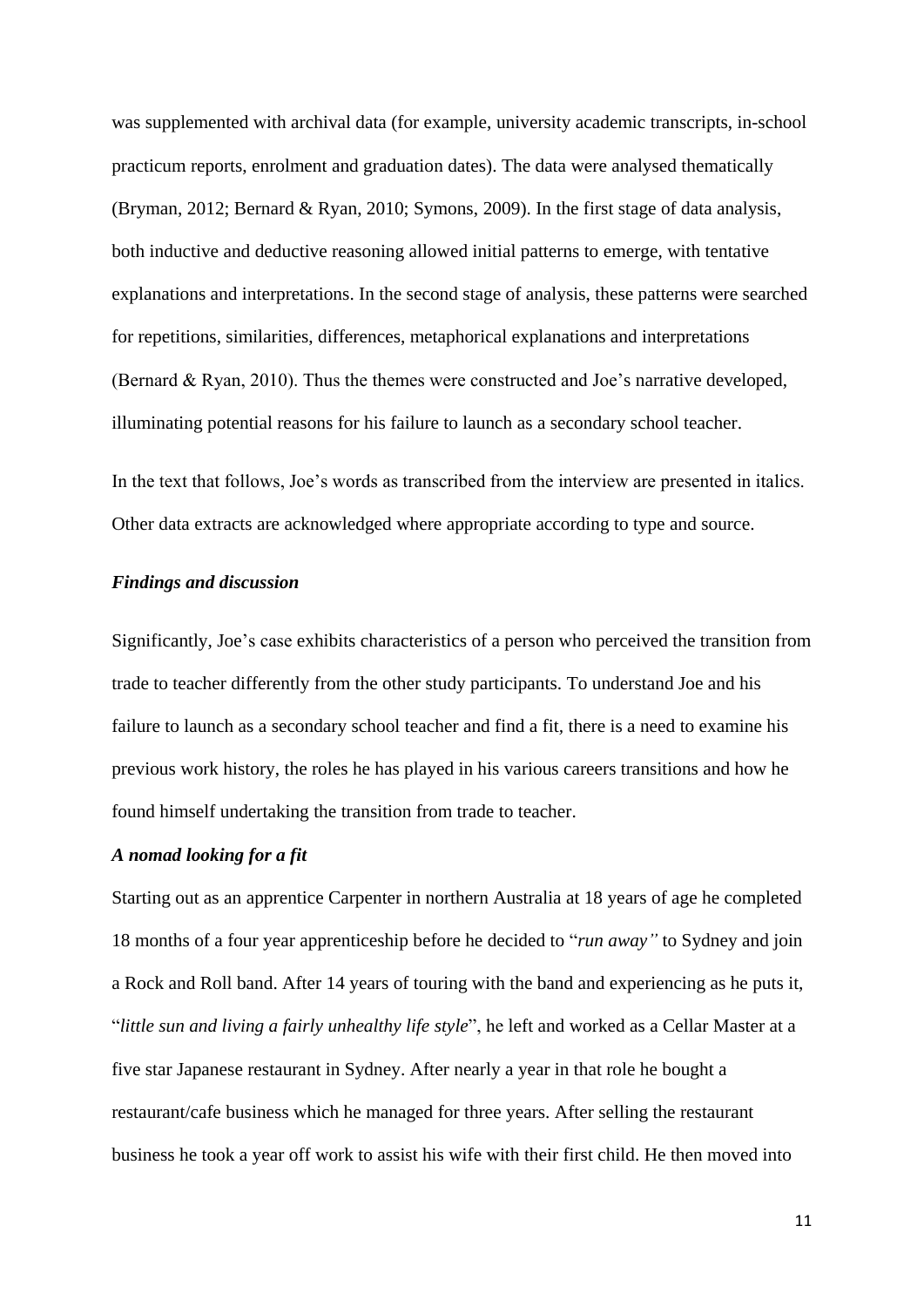selling real estate with his father on Sydney's north shore at the height of the first of a number of real estate booms in the early-1980s.

*I gradually became despondent with having to rent a \$200 a week fibro box in Woop-Woop and driving in and waltzing through \$10 million houses and talking to people; it just didn't seem right. So, I left that. [Joe]*

Realising that real estate was not for him he decided to finally complete his trade in carpentry.

*I had some contacts and eventually completed my apprenticeship on paper and got myself a trade contractor's licence [Joe]*

With his apprenticeship finally completed and now equipped with a contractor's licence and a young family, he felt it was time to move back to north eastern Australia.

*We saw an ad in the paper up north, for land, \$1,000 deposit, two acres by the sea. We come up here for a holiday, put the money down and, within a month or two, we moved up here, thinking that, as a carpenter and my wife as a nurse, we shouldn't have too much trouble getting work. [Joe]*

After settling the family he gained employment with a large construction business. Within seven years he worked his way to up to become the construction manager of a series of multimillion dollar projects for the company. It was at this time he decided to take some time off and become a teacher.

*After about seven years into the construction business, I took two years off, no pay, to do the degree. [Joe]*

Joe's reasoning for deciding to become a teacher is bound in the context of all of his other previous career transitions; he felt it was time to move on. The long hours as a construction manager provided him little time to spend with his wife and four children and his initial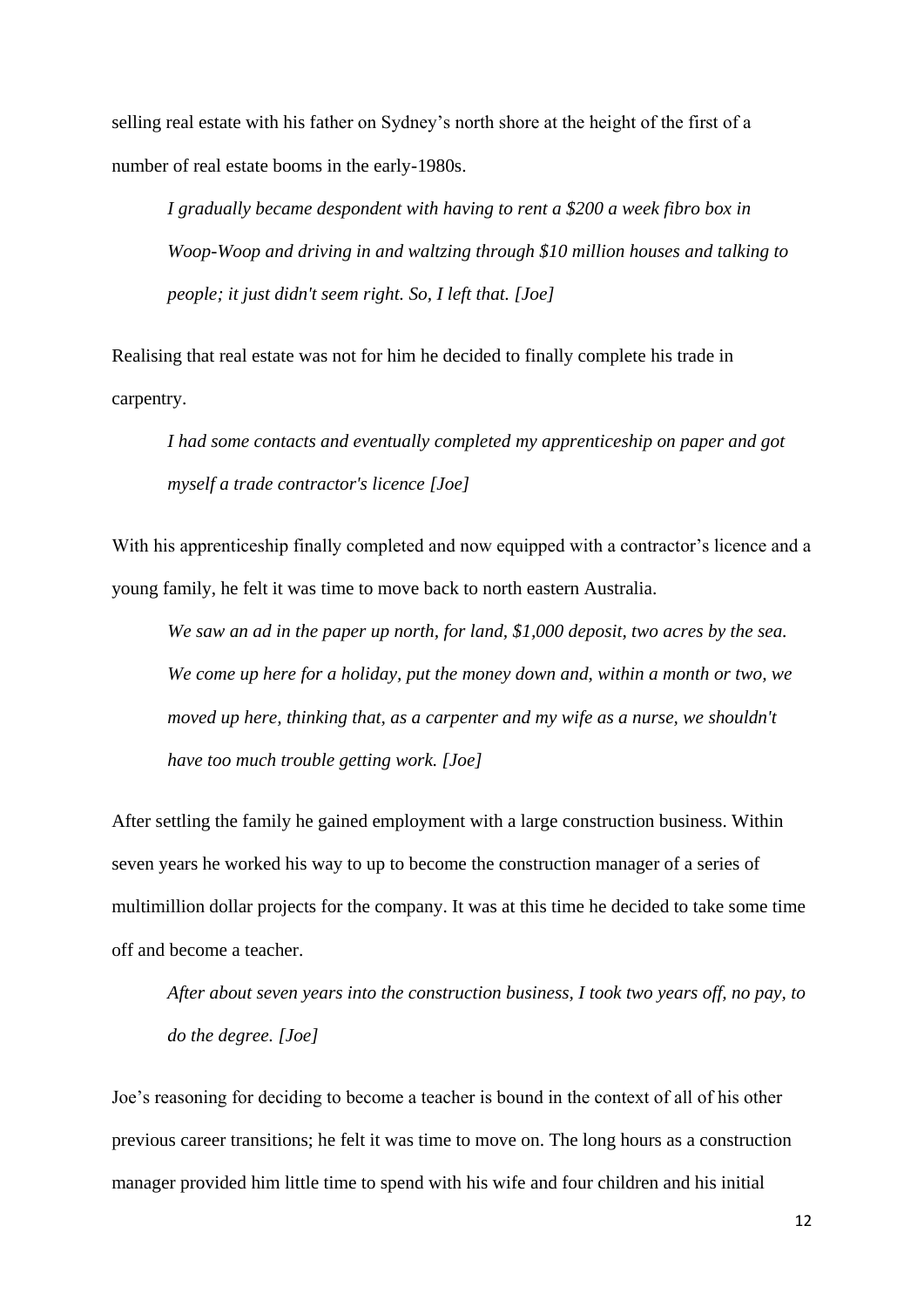perception of teaching was beckoning under the guise that it would offer him a better lifestyle and permanent employment.

*I thought, well, I'm going to get myself a job where I get 13 weeks a year holiday at the same time as my kids and I'm going to be in a good permanent job. [Joe]*

Joe's series of career "false starts" did not conclude with a career fit with teaching (Peake & Mc Dowall, 2012, p. 395). In fact it precipitated the trigger for a period of further disillusionment, serving as a catalyst for him to eventually achieve a more meaningful career fit in the construction industry from which he came. The process of finding a fit for Joe involved positive and negative experiences that were followed by a "sense of enlightenment" culminating with a "reported love" of what he now does as a construction manager (Peake & McDowell, 2012, pp. 403-404).

Joe did not complete the transition to teacher. His goal was not realized and he faced a level of incongruence, a lack of fit for the role of secondary school teacher (Holland, 1984). He did not experience a sense of belonging; instead he felt a sense of exclusion*,* the awkward suspension between this old role and his new role (Sargent & Schlossberg (1988). Joe, unlike other participants in the study chose not to use the role innovation concept espoused by Nicholson (1984), which is a response to job change where the incumbent worker moulds the role of a teacher to suit their requirements.

His disillusionment with teaching was counteracted by the world of construction where he felt a sense of belonging and value. These feelings eluded him in the teaching profession he chose not to enter.

*I was just getting hammered by the local industry people to come back. You see the thing that's been kindest to me has been construction. The thing that was probably*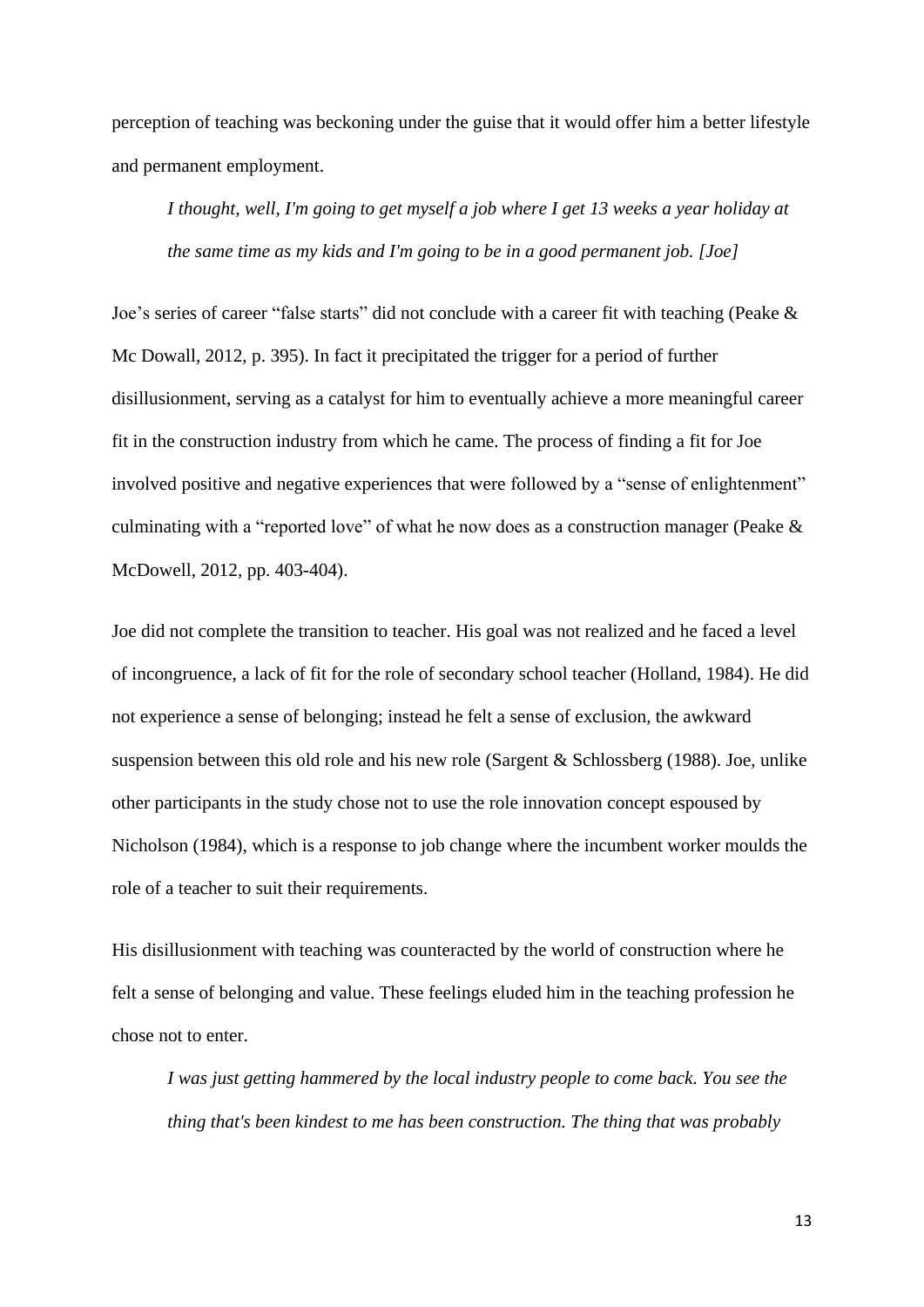*least kindest to me, apart from the lecturers which were wonderful, was the whole* 

*education thing. [Joe]*

Joe perceived the construction industry to be the "*kindest"* to him while the education industry (i.e. school) was the "*least kindest"*. Yet his in-school practicum reports reveal a different story. Joe was considered to be good teacher with a bright career ahead of him. The table below summarises supervisory teachers' feedback.

| <b>Teaching Domain</b>                                                           | <b>Comments</b>                                                                                                                                                                                                                                                                                                                                                                                                      |
|----------------------------------------------------------------------------------|----------------------------------------------------------------------------------------------------------------------------------------------------------------------------------------------------------------------------------------------------------------------------------------------------------------------------------------------------------------------------------------------------------------------|
| Curriculum knowledge in this<br>teaching area                                    | Joe's previous trade background is a huge bonus to his knowledge<br>and understanding in this teaching area.                                                                                                                                                                                                                                                                                                         |
| Planning preparation &<br>record keeping                                         | Joe's planning and preparation is of a very high standard. Record<br>keeping is sound.                                                                                                                                                                                                                                                                                                                               |
| Implementation use of<br>technologies & resources<br>lesson sequencing & content | Joe's lesson sequencing is well thought out with good use of<br>resources.                                                                                                                                                                                                                                                                                                                                           |
| Interpersonal skills                                                             | Joe's interpersonal skills are of a high level, with both students & staff.                                                                                                                                                                                                                                                                                                                                          |
| Personal attitude &<br>commitment to teaching                                    | Joe shows a strong desire to be a successful teacher. His motivation<br>is high.                                                                                                                                                                                                                                                                                                                                     |
| Classroom management                                                             | Joe's ability to assert control of a class is performed well.                                                                                                                                                                                                                                                                                                                                                        |
| Other comments                                                                   | Joe would be a welcome asset to any ITD Department. His<br>enthusiasm & ability to inspire & motivate those around him would<br>make him a valuable asset to any school. Coupled with his dedication<br>to this successful practicum experience, he has shown the ability of a<br>teacher to achieve learning outcomes with students. These abilities<br>will hold him in good stead for his future teaching career. |

*Table 1: Joe's in-school practicum reports summarised*

Joe was thought of as "a valuable asset to any ITD Department" – a dedicated, enthusiastic, inspirational teacher. He achieved the highest teacher suitably rating at that time from the State Education Department (S1). However, he was not prepared to accept the employment conditions demanded by the State teacher employing authority. Joe's case was littered with issues of blame and disillusionment, a discussion of such issues follows.

# *Blame and disillusionment*

Joe's perceptions of what he would achieve as a teacher were very different from what he

experienced throughout his initial teacher training. As a result he became extremely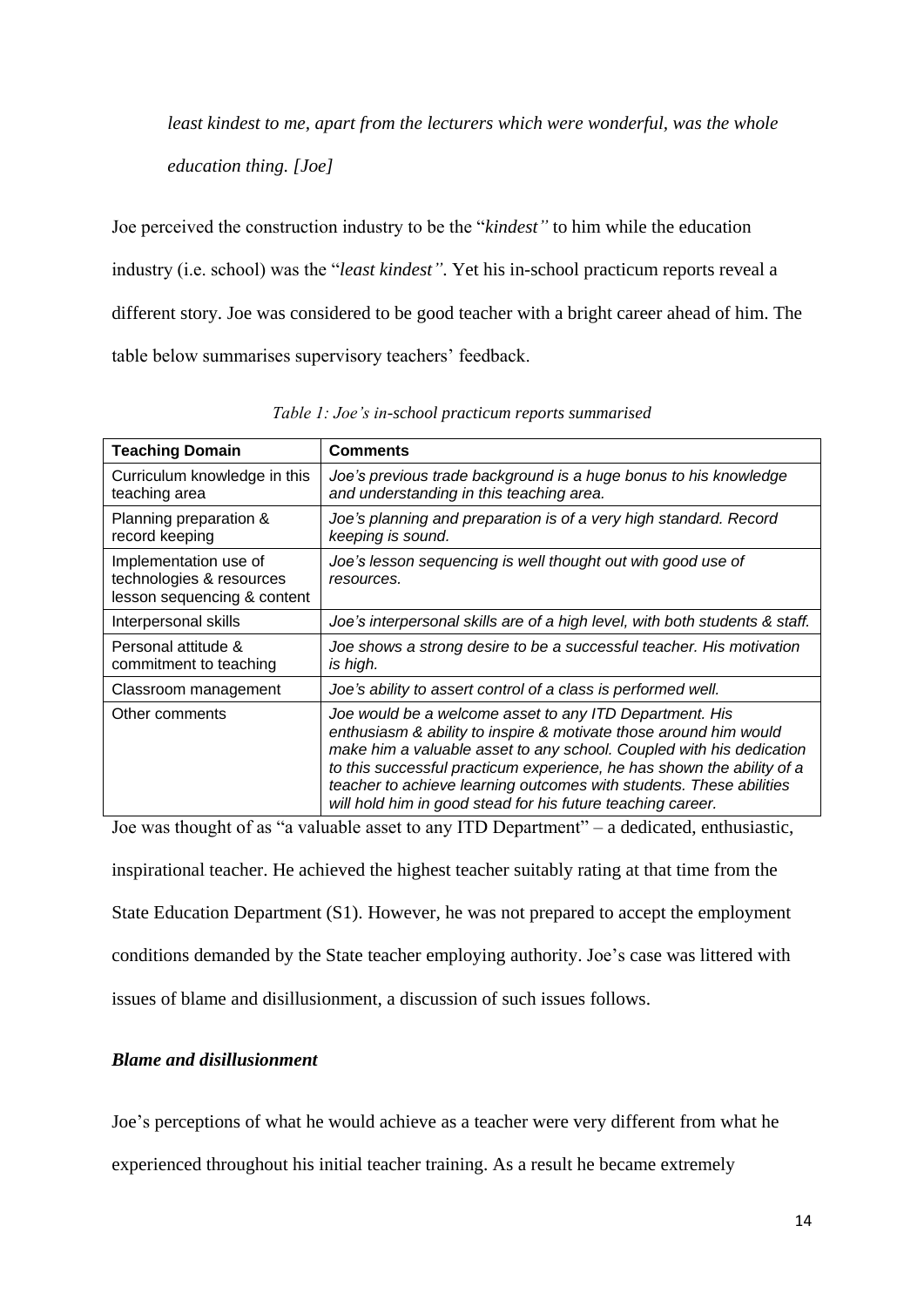disillusioned early in his studies with the educational bureaucracy that he encountered and their perceived lack of care towards teachers along with the petty controls placed on teachers in general.

*I don't think I really wanted to be a teacher. I think I was becoming disillusioned with actually being a teacher the more the degree exposed me to being a teacher, however, being the person I was, there was no way in the world I was going to do half a degree. [Joe]*

Joe was also confronted with the fact that he found himself without a wage but still had a wife and four children to support. He was determined to complete his degree in the shortest possible time and in doing so placed enormous stress on his family relationships. Initially, he felt that graduating as a teacher with a permanent teaching position would offer him a lifestyle that had eluded him in his previous career choices. However, during his first practicum the reality of his career transition was starting become clearer and he was not feeling positive about his experiences.

*Well, one has a preconception about being a teacher before you start. I didn't realise that I was going to have to deal with 25 or 30 different kids every hour, changing over a five hour period day in, day out. I didn't realise I was going to have to be confronted with the staff room politics, I didn't realise the financial hardship that undertaking a job like that would have placed on that. So, those are the things you start to realise as you're doing it, you know. [Joe]*

Thus, disillusionment featured strongly in Joe's case as there were a number of issues that occurred over the course of his terminated transition from trade to teacher that made him feel totally disenchanted with teaching, university, school and the whole process he undertook. Three core issues were developed from the theme of blame and disillusionment that emerged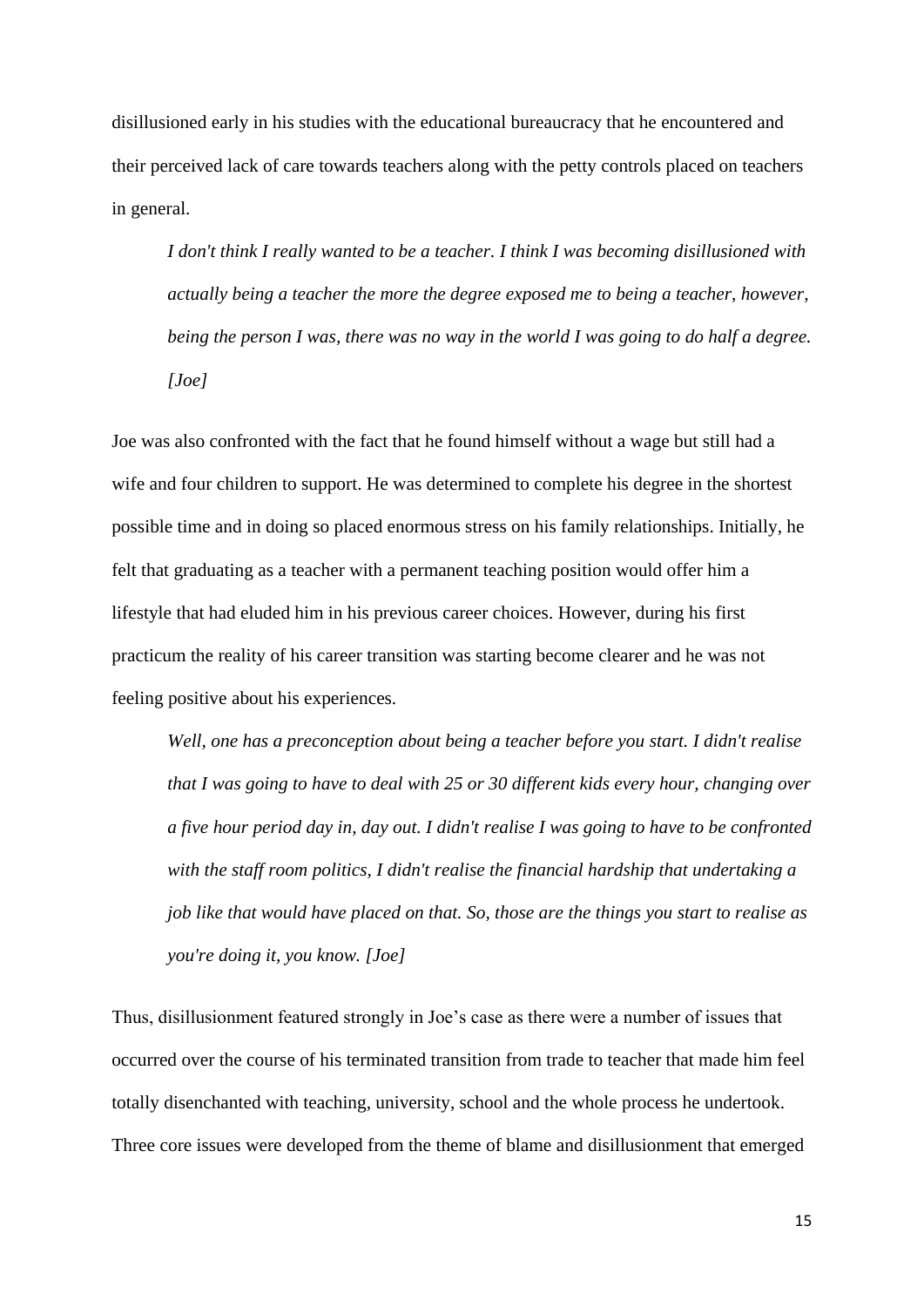from Joe's case construction and they will be unpacked in the following section. They were: Institution and systemic failure, Profiling and the Realities of teaching.

#### *Institutional and systemic failure*

While Joe succeeded in 'cracking the codes' of the language of university, education and school through his studies and in-school practicums, however he failed to crack the code of the systems and the institutions that underpinned these organisations because he chose not to accept their conditions. Joe's disillusionment with the education system and teaching itself, evolved while he was studying for his teaching degree. His practicum experience led him to believe that his role as a teacher had very little to do with teaching and more about crowd control or child minding the next generation of welfare recipients.

*During the course of my degree, I had got the general idea that education, to a great respect, particularly in my area, was 80% behaviour management and about 20% teaching. [Joe]*

Joe undertook three of his four practicums at large state schools. His experiences were not favourable and he soon became disillusioned with the role he was required to play.

*Having done three of my pracs at state schools, where it was three and four generations of welfare recipients. I got quite disillusioned with the whole thing. [Joe]*

However, it was not only the state secondary school system that Joe became disillusioned with, but also the private school sector.

*It was a better level of education, the kids behaved a little better, but it was still very I don't know, what's that term still very controlling, very dictatory. You know: I'm the boss, this is how it goes. [Joe]*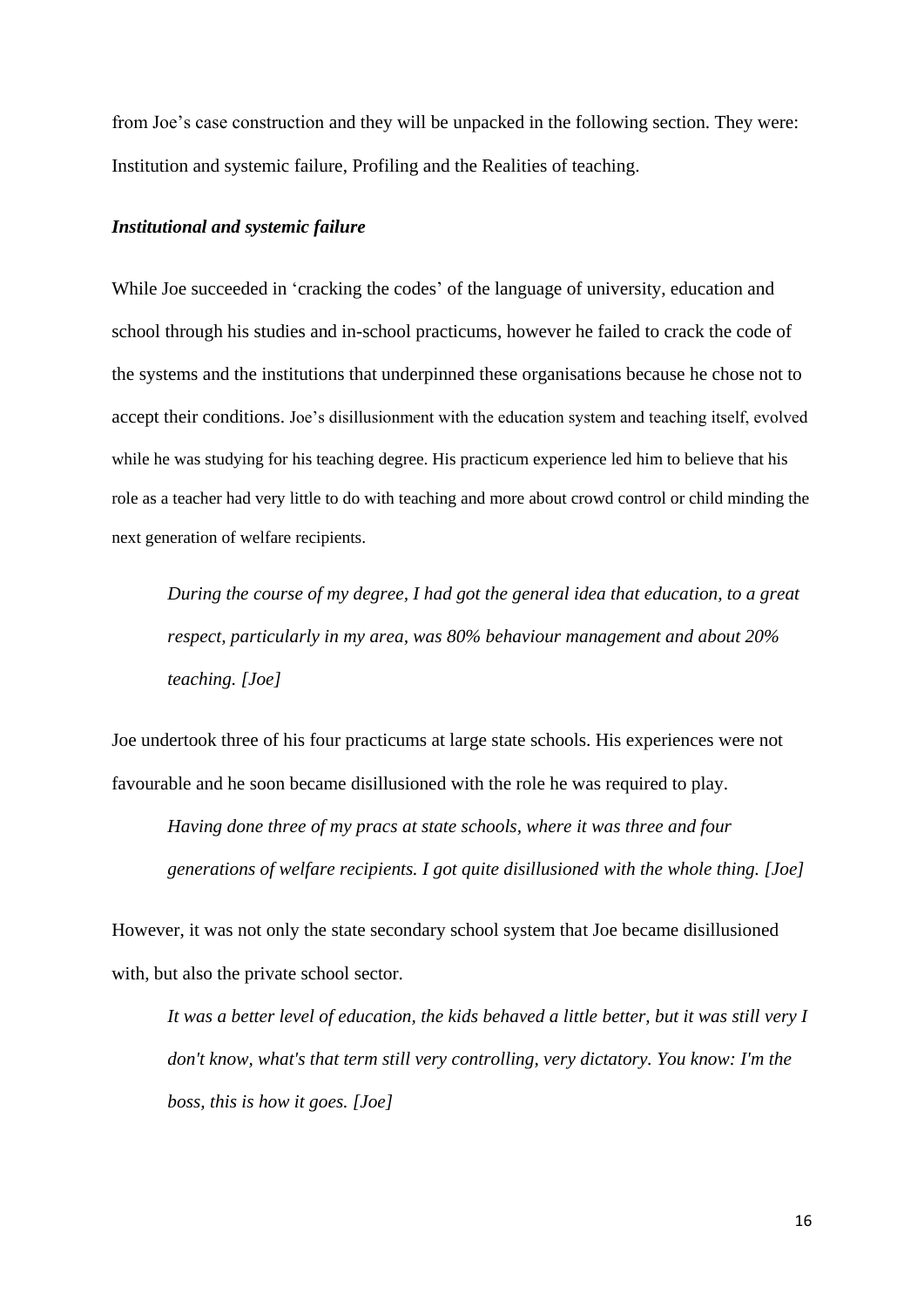Thus, his decision not to enter teaching can be understood in light of his in-school practicum experiences. However, besides the teacher-student situation, Joe is most critical about the dogmatic environment in schools commenting, "*You know: I'm the boss, this is how it goes*" yet it is this tight control that he espoused as a feature of his classroom teaching.

*I think this is a trap a lot of people fall into and I subscribe to the opposite is you can't be their friends and their teacher as well. It just doesn't work. Young people need boundaries. [Joe]*

Upon graduating, he also chose not to accept or perhaps understand the rules and regulations the Department of Education implements for the employment of teachers. He felt the hurdles a graduate has to overcome to gain employment are far too complex and unnecessary, alluding that the bureaucratic processes associated with gaining a teaching position are unnecessary and more of a deterrent that an incentive.

*When I'd come out of the degree, I really I didn't know what I was going to do. I was looking at getting a job as a teacher until I got something else, but you've got that probationary period and, Jesus, it's like you've done the degree, you've done all your police checks, you've done everything and you're still not through. I thought this is just way too hard and I think that kids in the education sector miss out because of the way the department handles it; they really do. So I just wasn't prepared to accept it. [Joe]*

Joe's comment regarding children in the education sector that; "*miss out because of the way the department handles it",* implies that the students miss out on good quality teachers like him. Implying that the better type of teacher possesses a valuable range of life and career experiences and will be challenged by the bureaucratic hurdles they must overcome to gain employment in the education system.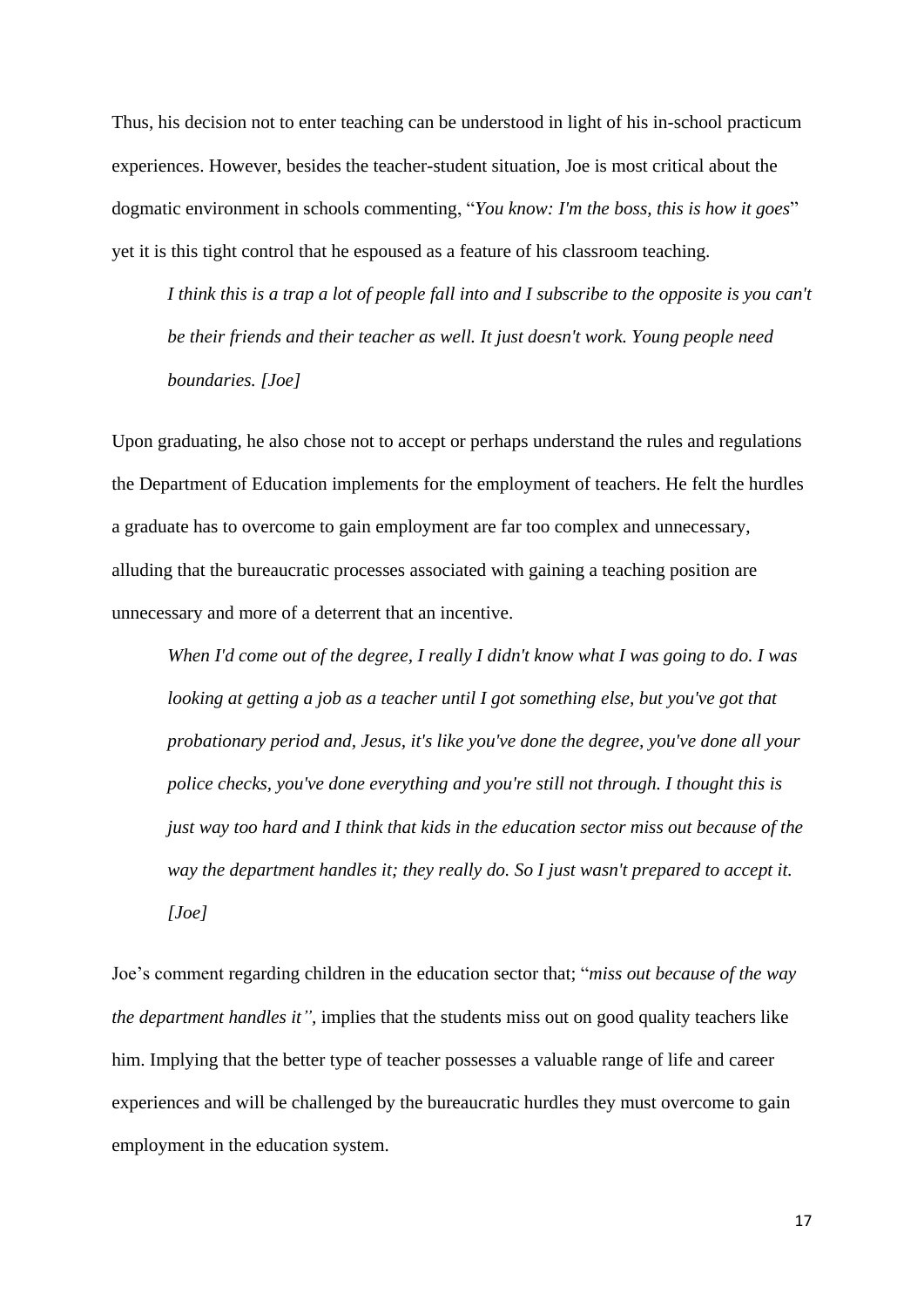Originally, a key motivator of Joe's decision to enter teaching was a quest for a lifestyle that he had envisioned teaching could offer. This vision consisted of living and working where he resided on the north east coast of Australia and being paid for long holidays. However as he progressed through his degree he had conversations with other teachers concerning his lifestyle quest. He was sadly disappointed to find out that he could be forced to take up a teaching position anywhere in the state where he lived as per the mandatory country service directive of the State teacher employing authority. This was to be another part of the system that he chose not to accept.

*I come out, I do my degree, if I got an S2, I go to Woop-Woop and do my job and away we go. No, I'm far too critical and fussy for that. [Joe]*

Joe's pre-service school experiences are not unique, but he did gradually interpret them as significant signs of institutional and systemic failure. As he moved from school to school to complete his practicums, he was to encounter a number of instances which made him eventually decide that teaching was a career he no longer wished to pursue. Upon graduation, he was to encounter a series of obstacles that led him feel that the journey was not worth the effort for the financial reward he was being offered.

*I applied for my teacher's registration and I was gob smacked at the amount of paperwork and refresher courses and this and that that I had to do for what I considered to be equally as dissatisfying remuneration as say a nurse in the healing industry. It's wrong. It's all arse about. [Joe]*

His blame and disillusionment with the university as an institution escalated when he was not given enough direction as to his options for further study based on his high Grade Point Average (GPA) from his undergraduate university degree. He admits that he may not have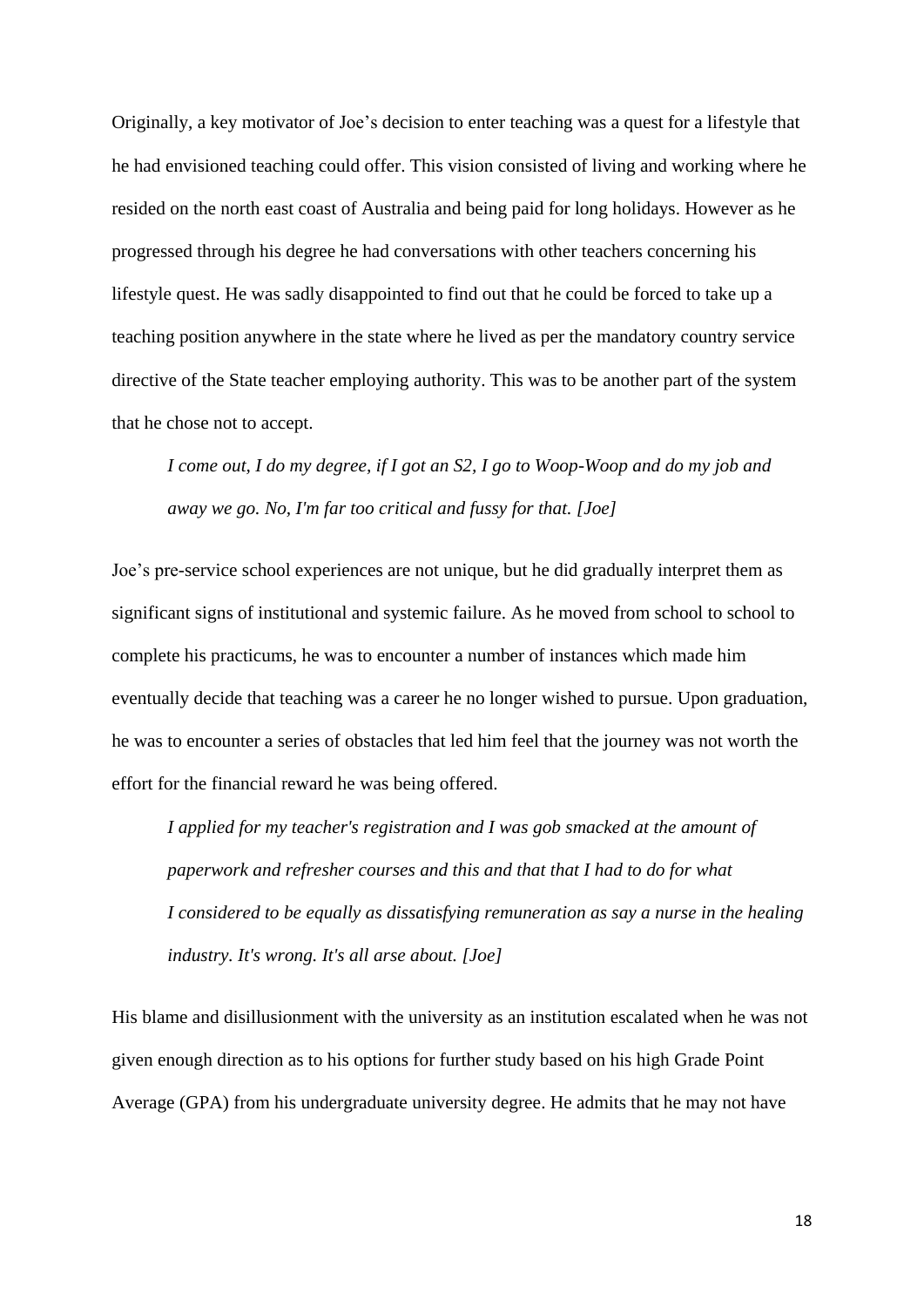pursued further study post-graduation but felt let down by his perceived lack of guidance from the university.

*Right at the very end the program coordinator did say, "Maybe you should think about doing an Honours or this or that, but it wasn't really it was more of a token, you know. I didn't know about the fact that, in my final year, I could have done an honours and fast tracked to a PhD. I wasn't guided very well with the course. [Joe]*

After coming from an industry where he was respected, valued and nurtured, rising to become a construction manager from a Carpenter in seven short years, he found the institutions and the systems that underpin the education industry as cold and clinical, with little care for the graduates whom were willing to teach for them.

*You basically get your letter, teachers registration board says, "Hey, we've got you looking for a job and that's it" and then it's pretty much up to you. You either rely on your original contacts with your practicum or you get yourself out there. I think they did contact me and ask me if I was interested in a job or two but then they got me too late. I'd made my mind up. I'd gone by then. [Joe]*

Joe knows from his own experience that tradees have options. They can return to their industry if teaching fails live up their expectations. Joe, with a vast amount of life and industry experience, was a high performing student with excellent practicum reports who embarked on a transition to become a teacher.

*I took a lot of pride in anything I did and it was reflected I think about a year or two ago I was just reading through some assignments, the sense of ownership that doing the degree gave me was nice, but it really meant nothing to me in the scheme of things, because I couldn't actualise it. [Joe]*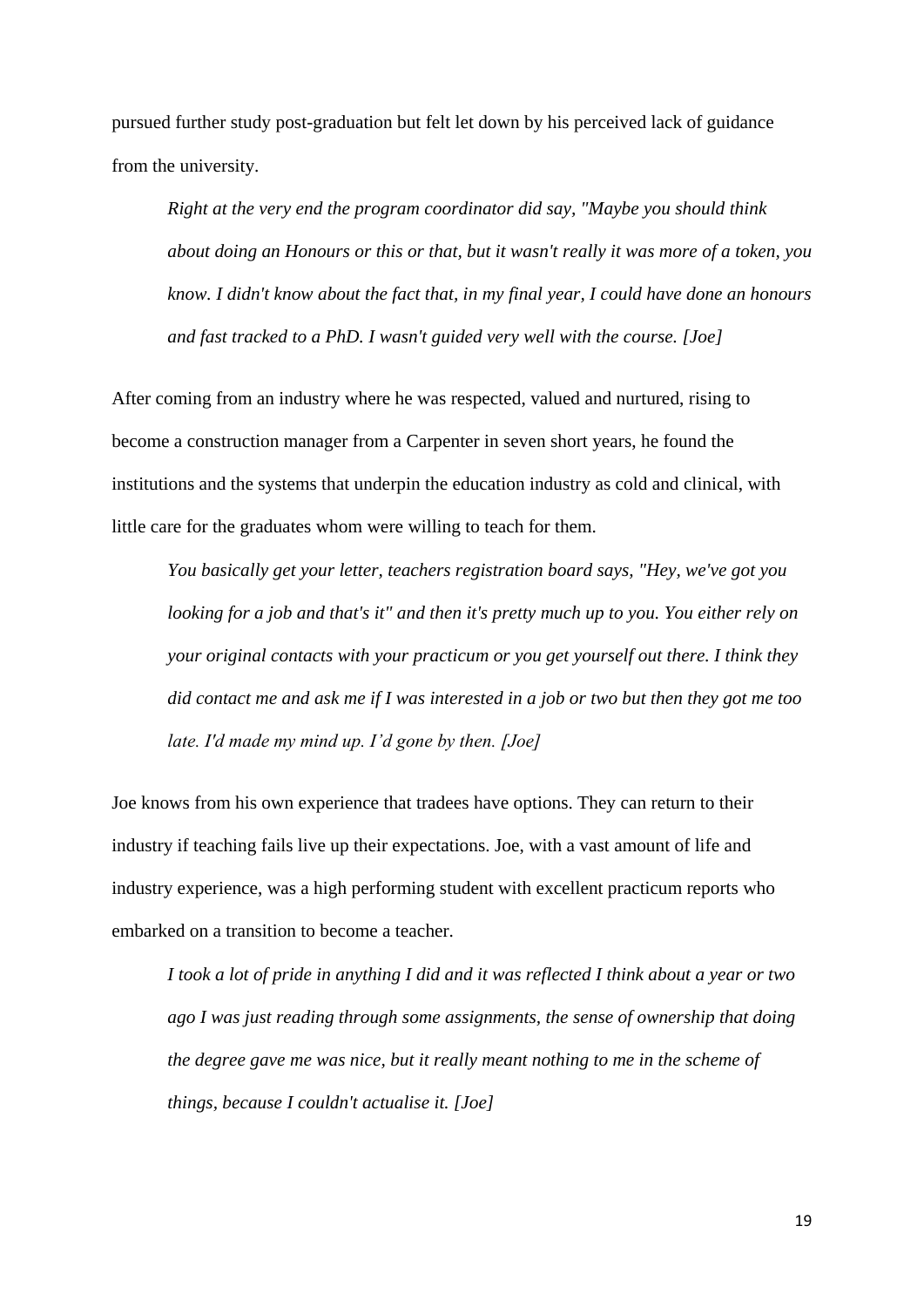Joe's hindsight is apparent in the previous comment "*but it really meant nothing to me in the scheme of things, because I couldn't actualise it*" is reflective of a man who never felt like a teacher, he never embraced its culture and chose not to create his own teacher identity.

## *Profiling*

Joe has since used his education degree to enhance his career, yet continues to feel that he was not appropriately counselled as to alternative study options available to a person with his accumulated skill set. Joe entered university via the direct entry process as this was the desired process at the time. This process was considered to have a more 'personal touch' than the external entry system that exists today. However, he feels that he did not receive enough of this personal touch and that if he had been made aware of other study options, he may not have undertaken a teaching degree.

*Who sits down with each applicant and susses them out, like a discussion like this, where someone with great knowledge on the other side representing the university can say, "Hey, look, we'd love your fees, but I really don't think it's going to be the right thing for you." Or, "When can you book me?" Or, "Maybe you should go and have a look at doing this and this and this for a little bit and then" yeah. [Joe]*

His blame and disillusionment with the university was also based on the university's perceived failure to profile its student intake as to the most suitable applicants for a teaching career. He believes that the current external application system only compounds the problem

*Are they appropriately or adequately qualified, or is it just they've got their MasterCard number right? [Joe]*

From his experiences, Joe believes that not everyone is suited to teaching and that if he had some in depth profiling he may have chosen a more suitable university pathway. He has firm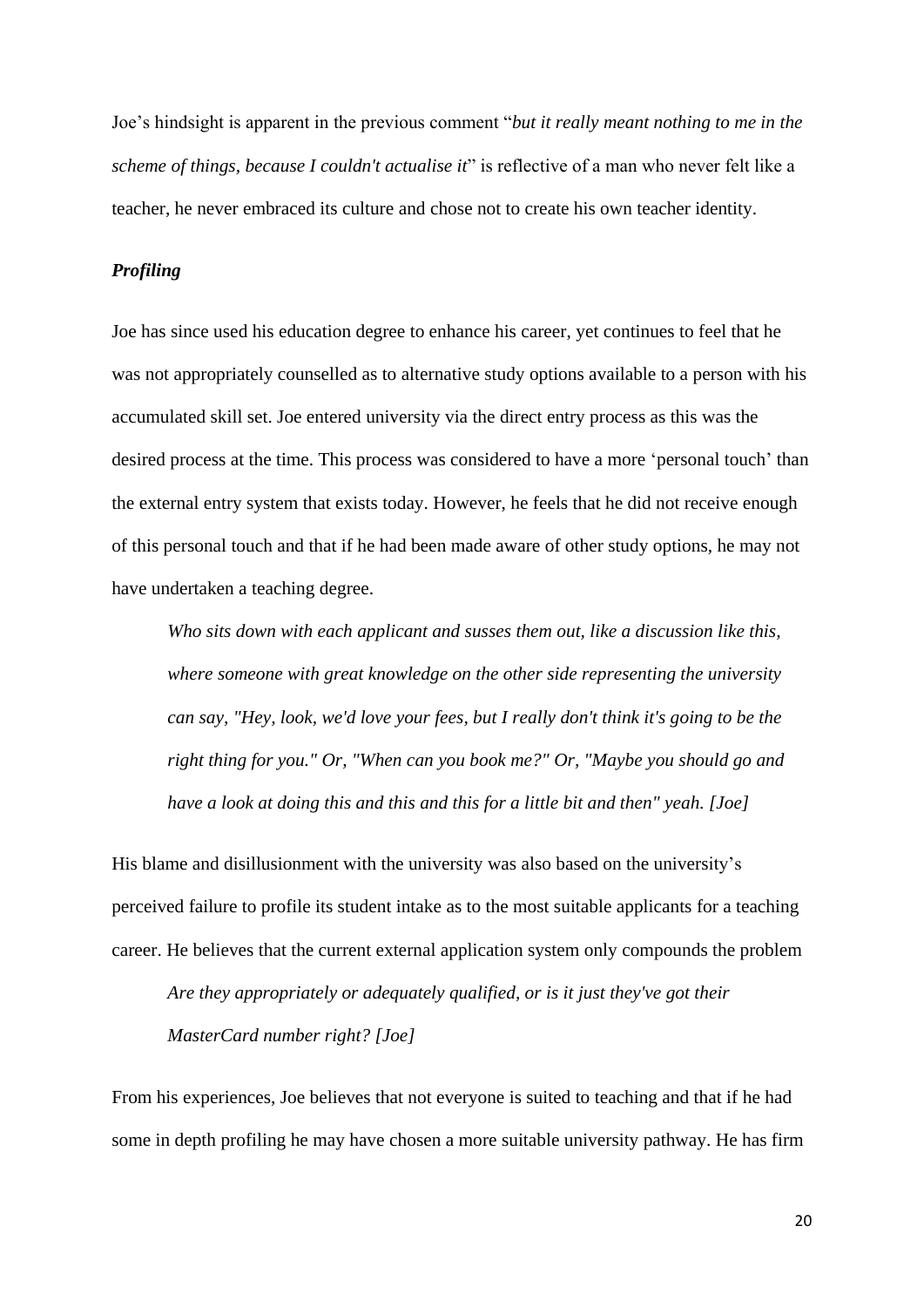beliefs on what characteristics teachers need to be successful in front of a class; characteristics that he believes he possesses, even though he chose not to teach.

*You don't want a timid little mouse standing up there in front of a bunch of 25 kids. You want a charismatic person, a person that's comfortable with their content; a person that knows that, if a drama arises, then they're confident that they've got the skills to handle that. It's more about the teacher's ability rather than the teacher's knowledge. [Joe]*

The reality of Joe's comments may resonate for many lecturers at universities, where the ability to interview or counsel students as to the best possible study option to meet their career aspirations has been removed by the introduction of an external application which is processed by state government authorities. His final comments on the issue are perhaps realistic.

*That preliminary step is very important. Just profile them. You could probably weed a lot of problems out. I'm sure that you probably have students and you're thinking, "My God, why?" [Joe]*

## *The realities of teaching*

Joe's experiences of teaching were far from what he had anticipated. By the end of his final practicum he had run out of patience and he chose to leave.

*I'd come to the conclusion, well, I'm going to be basically a behaviour management specialist for 80% of my time at school, if I decided to proceed with that, the thing that still would have stopped me was the classroom politics. It was absolutely horrific. [Joe]*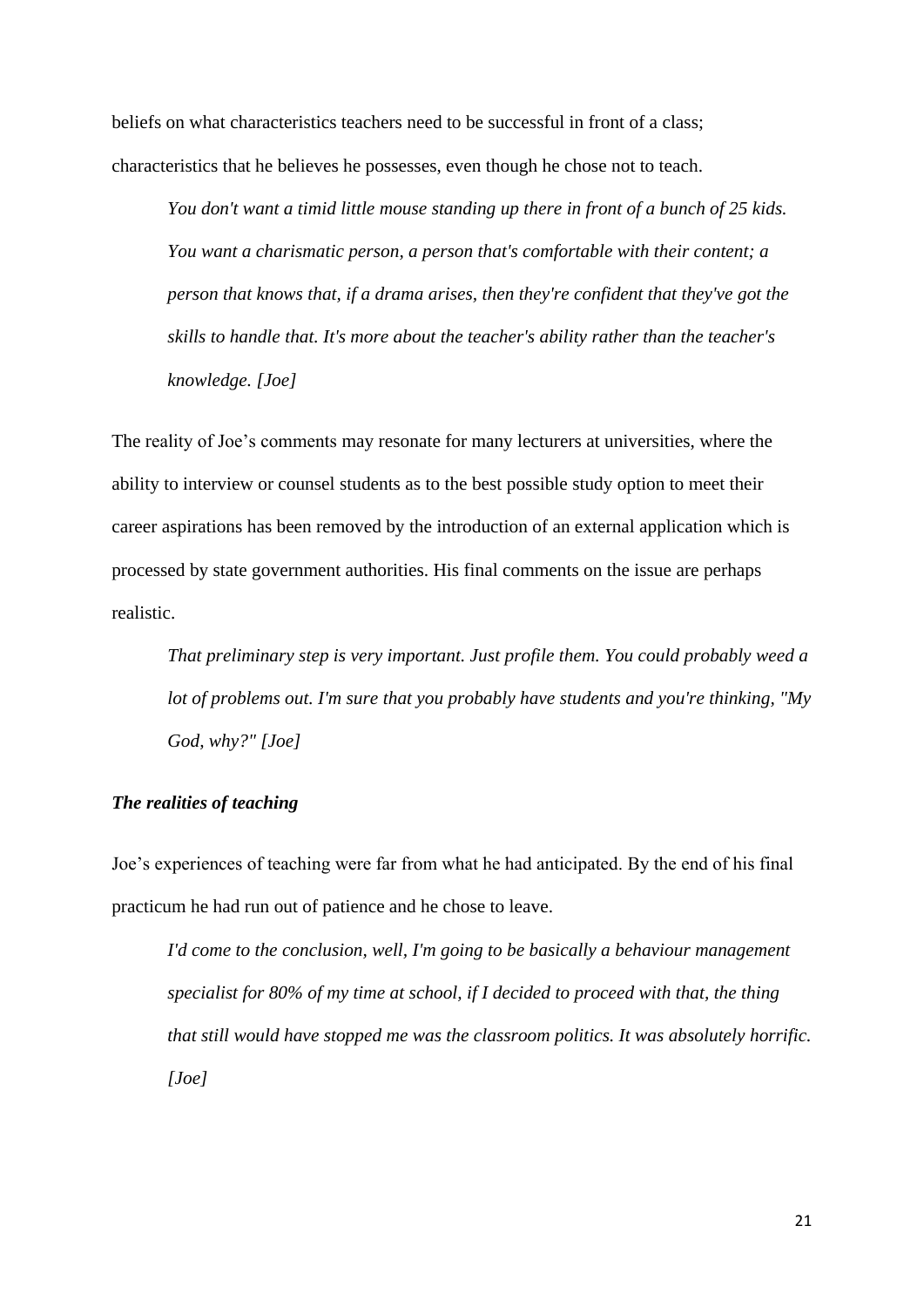His view of secondary schooling and the teachers is also far from flattering:

*Underpaid, overworked egomaniacs, all wanting to appear to be better than everyone else, it was just horrible. [Joe]*

Joe prided himself on the skills he had acquired through his various career transitions and envisioned eager enthusiastic students eagerly wanting to learn the skills and knowledge he had to offer. However, all this started to fade during in-school practicums concluding that the majority of his Industrial Technology and Design (ITD) classes were simply child minding centres for disruptive students. He was teaching students who were not particularly interested in acquiring the benefits of his knowledge, skills and experience, and this for him was depressing. In fact it often became a battle of who was actually in charge of the class, gradually presenting him with a disenchanted view that students had all the rights and teachers had none.

*Industrial Technology and Design, that's where they sent all the kids that no one else could handle. I didn't have a problem with that, however, there were kids that knew the system and that was very hard to deal with. I think the politically correct lobbyists didn't realise how far how too far they took it. It was basically that the child had all the rights. [Joe]*

Joe's disillusionment extended to some of the courses he was expected to study as part of his teacher education degree, believing that these failed to prepare him for the realities of teaching. Classroom management and the behavioural issues that arise when students fail to be engaged, was one of the most common challenges for pre-service and early graduates in this study. However, when in-school mentoring strategies and school policies are used effectively, other participants in the broader doctorial study commented that they were able to manage disruptive behaviour from students. It would seem from Joe's comments that he was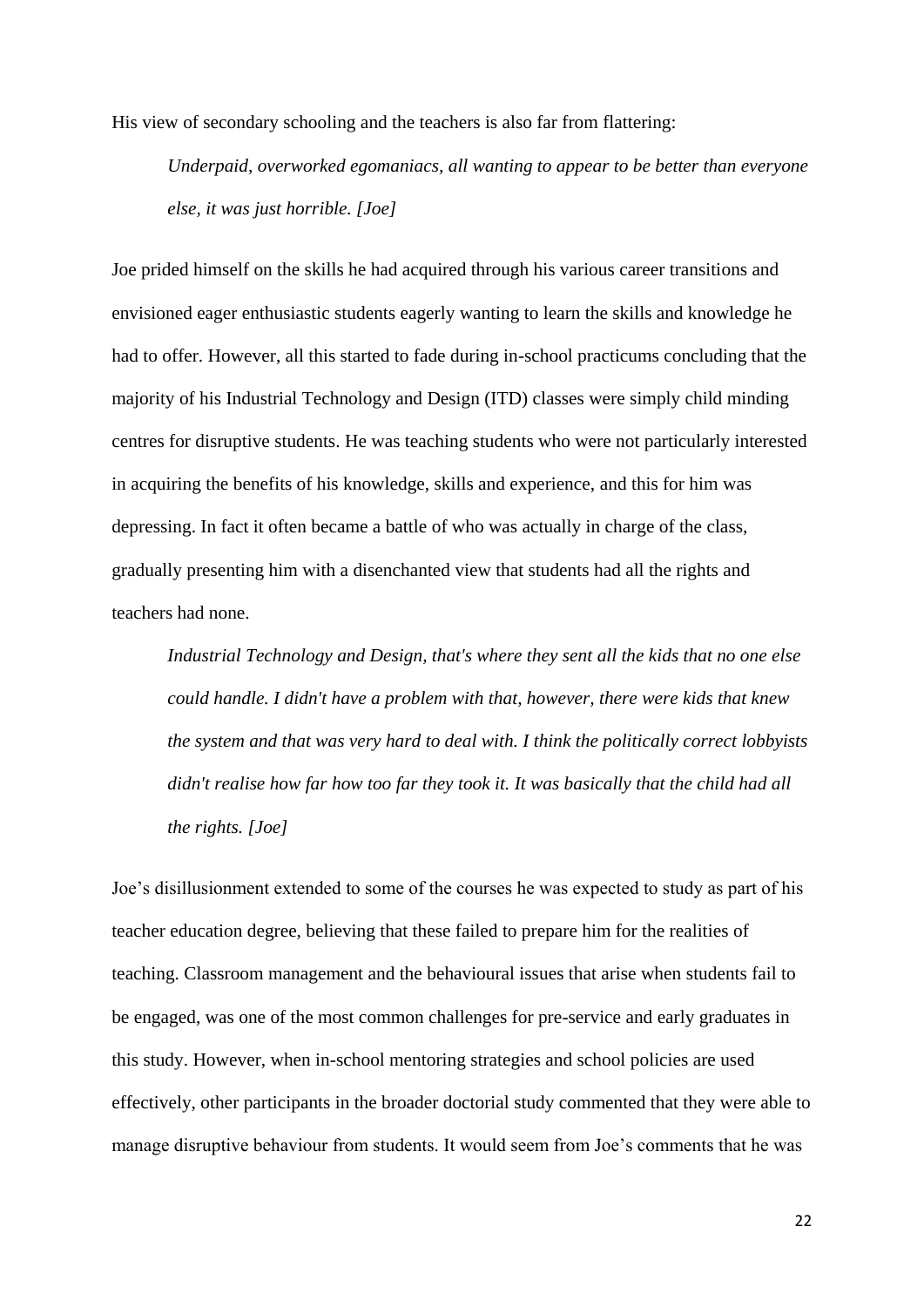often left to his own devices and without effective in-school mentoring, and had to figure out how to solve the problem on his own.

Although the initial teacher education program Joe undertook, provided courses in managing classroom behaviour, Joe perceives that these courses did not prepare him for the realities of teaching. He describes it as follows.

*It wasn't real. You don't really know until you've got a 17 stone Maori kid with behavioural problems telling you how it's going to be or a 14 year old girl who knows that she could probably put you in gaol if she wanted to. They're the sorts of things, serious things, and none of that in the textbooks, none of the texts or theory really assisted with that, other than helping you understand it. [Joe]*

What Joe had experienced was more than what the textbooks had described. He had not been able to use any of the suggested strategies effectively to solve the problems he was facing at the time.

*It was almost like damage control, the whole education thing. It was just putting one fire out, putting another fire out, just trying to keep some order, not about effective delivery of curriculum and fostering the learning and facilitating the kids to teach themselves how to learn. [Joe]*

Although a career in teaching did not materialise for Joe, he still has strong opinions concerning what tradees require in a teacher education program to adequately equip them for the realities of teaching. The insight he brings to this debate is enlightening because it raises a key issue long ignored by the profession, namely developing the resilience that teachers need.

*I think what they're probably forgetting is, although they're teaching the teacher how to teach, they're not teaching the teacher how to deal with being a teacher. I mean, you're a teacher, you go and you teach. You have a shit day; the kids are driving you*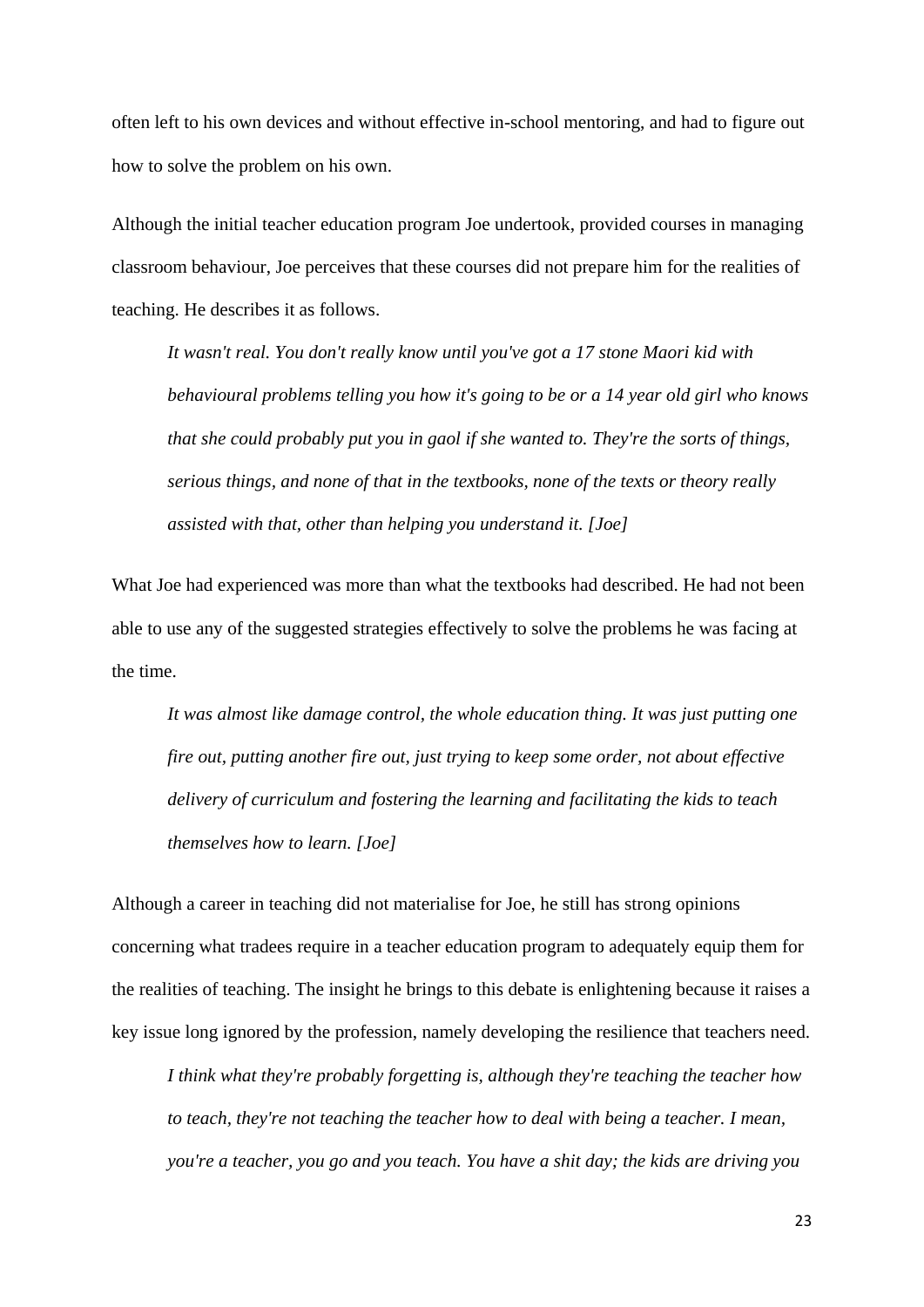*mad. You go home. Is anyone sitting down telling you how to deal with all that stuff? [Joe]*

The transitional journey from trade to teacher for Joe ceased at graduation. However, Joe has no regrets about not becoming a teacher as he views life as series of experiences that you learn from to reinvent the next phase of your life.

*I've never regretted anything. So, having left education and never taught, I do not regret it. [Joe]*

He has used the skills he learned at university to assist him in gaining further employment advancements and he has now carved out a highly paid, satisfying career as a senior construction manager. His disillusionment with a number of the aspects concerning his transition is complex; however, they are real for him and he *needed to debrief* as he puts it. In his final comments he asks a very pertinent question of the university.

*Why did no-one from the university follow up on why a student, who graduated from an education degree with honours in record time, not take up a teaching position, nearly ten years after his graduation? [Joe]*

Joe *didn't leave without the medal* on his chest, graduating with honours within three years. After all, being the person he was, "*there was no way in the world"* he "*was going to do half a degree" [Joe].*

## *Conclusion*

This paper has told the story of Joe, a tradesman who failed to launch into a secondary school teaching career after graduating with honours and gaining the highest teacher suitability rating available at the time. While he completed the teacher education degree, he never actually transitioned to become a teacher. He did not feel a sense of belonging or value in any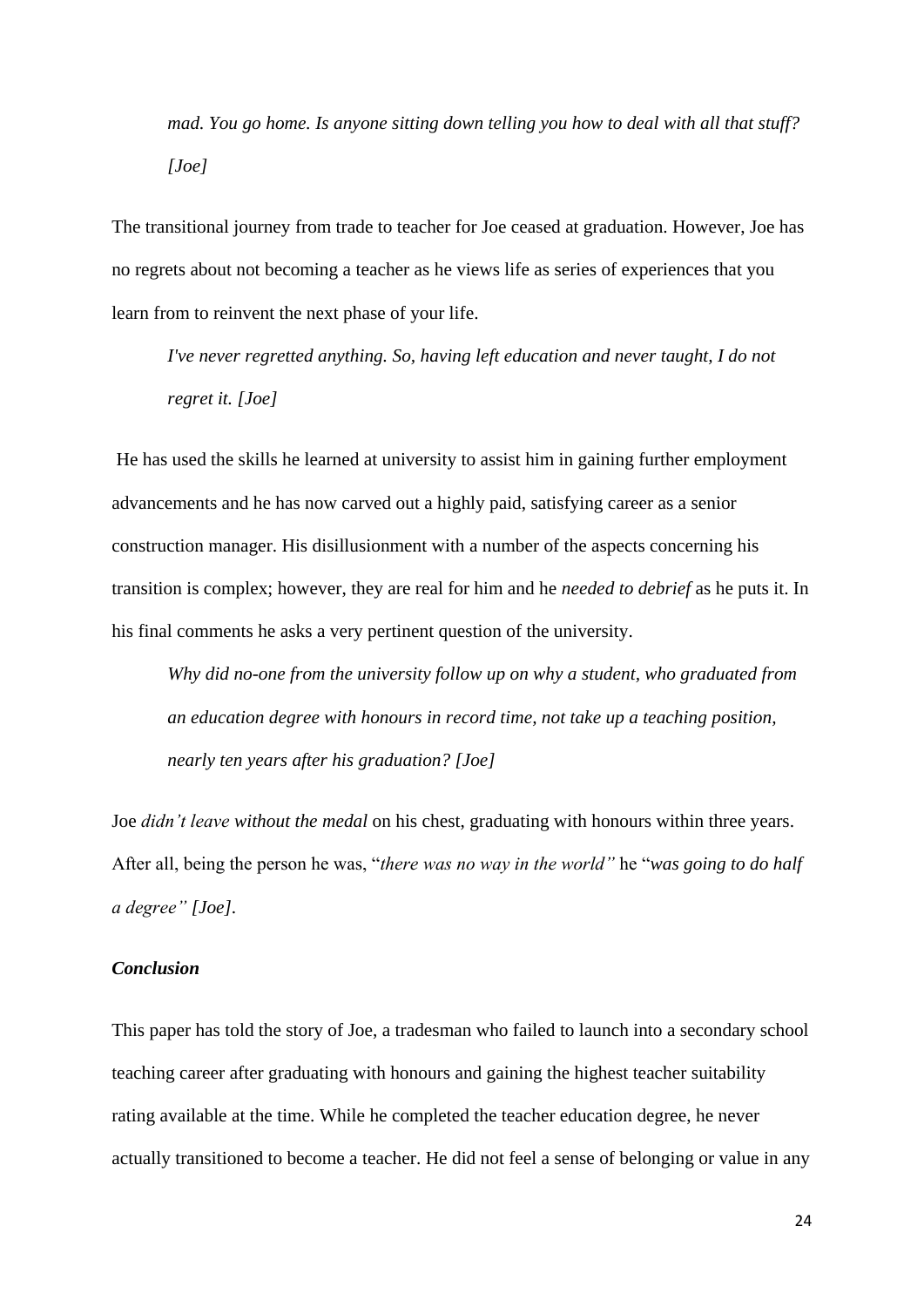school where he undertook a practicum, although he received glowing reports from his supervising teachers. In fact the more time he spent in schools the more disillusioned he became at the thought of teaching being his next career.

Hence, the transitional journey from trade to teacher for Joe ceased at graduation from university. He had no regrets about not becoming a teacher as he viewed life as series of experiences from which you learn. Skills learned at university assisted him in further employment advancements and carved out a highly paid satisfying career as a senior construction manager. His disillusionment with this transition was real for him and formed the basis of his eventual decision not to launch into a career as a secondary school teacher.

This finding presents one person's account of failure to launch his career transition from trade to teacher. At no time during Joe's university studies or during his on-the-job in-school practicums, did he reveal dissatisfaction with his experiences as a trainee trade-based teacher. His university grades and his practicum reports revealed a well-prepared, highly skilled tradee who, from the available documentation appeared to be transitioning well. It was not until a decade later at the time of interviewing Joe for this case study research that he shared his perceptions of disillusionment of both the university and the school learning experiences.

In conclusion, the findings revealed that Joe failed to achieve his ambition to be a teacher for three reasons. First, the lifestyle choice of teaching was important but because it did not come with what he perceived to be a decent salary and conditions he was not prepared to compromise the standard of living he had worked so hard to achieve. Therefore he was not prepared to return to a first year apprenticeship teacher status in a secondary school after years establishing his industry credibility.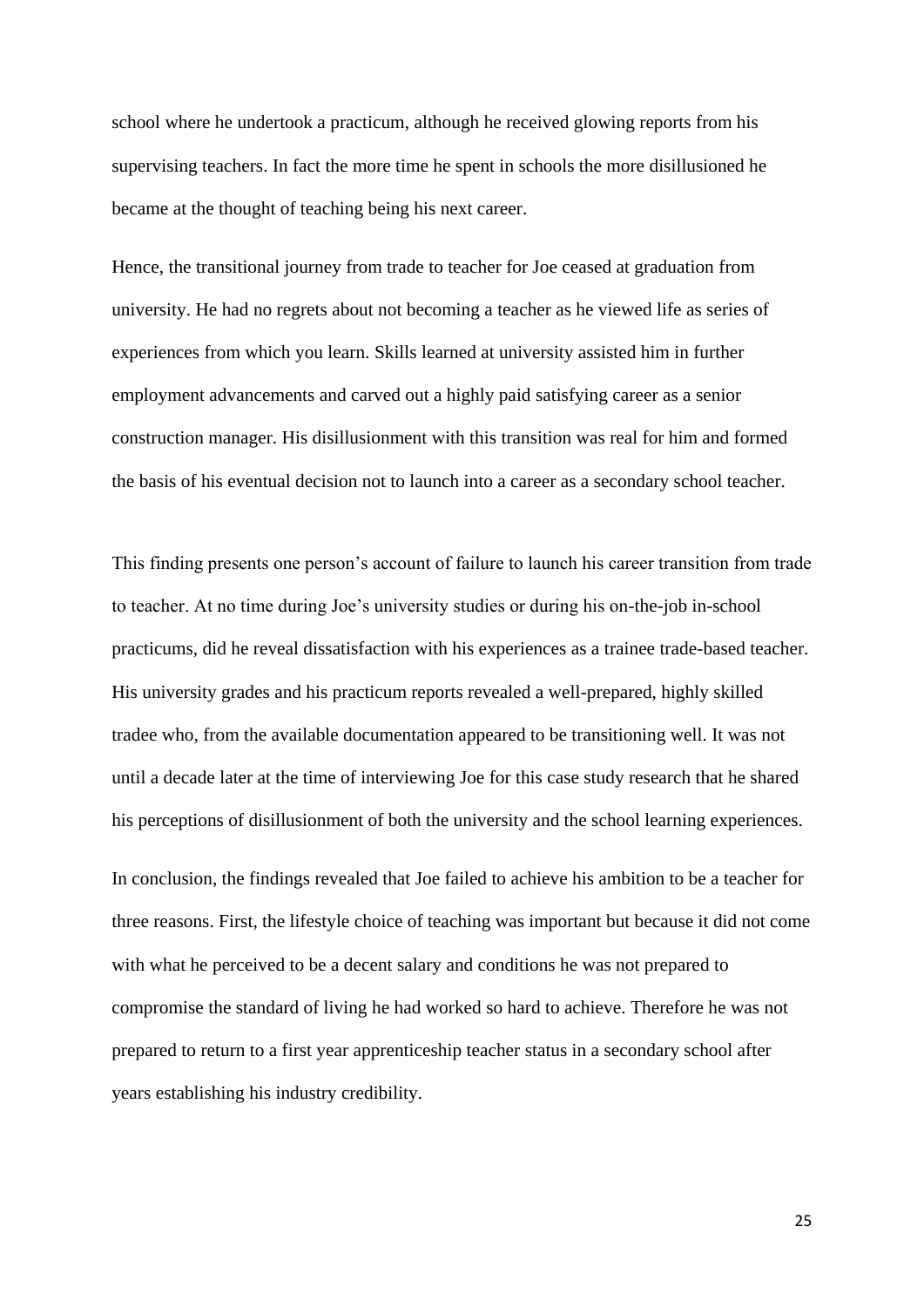Second, Joe blamed the university because he was not provided with a range of study options other than teaching that he perceived may have been more suitable for him. However, Joe entered the program through a direct entry application that was followed up with a phone call for the Head of Program and the school administration support officer. He attended the orientation week at the university to gain an insight into what the degree was would entail and what the expectations were of him and the university. He participated in professional development workshops where he engaged with other tradees throughout the degree. He was supervised by the university on every in-school practicum and supplied with a teacher mentor. His in-school practicum reports revealed he was becoming an exceptional teacher who had a rich career ahead of him. His academic transcript revealed he was an exceptional student.

Yet during his interview, Joe claims to have observed only a few lessons from other teachers. He chose not to seek out a mentor relationship with other teachers as he felt they had enough to do and he felt that a mentor was not required. The result was that Joe believed he was ultimately left to his own devices, did not connect with other teachers and had little respect for them. So without revealing his frustration to anyone who could have assisted him, it would have extremely difficult to ascertain his level of disillusionment and hence provide him with an alternative career pathway. There were no warnings of growing disillusionment with teaching as a career.

Joe's case demonstrated a strong sense of personal pride by not walking away from a decision once made. He had taken two years off from a well-paid career, therefore failure to complete his university studies would have not been an option for him. This is revealed in his comments: *"I didn't want to leave without the medal on my chest"* [Joe] signifying he was determined to finish the journey he had started, however he required an artefact (the symbolic medal on his chest).

26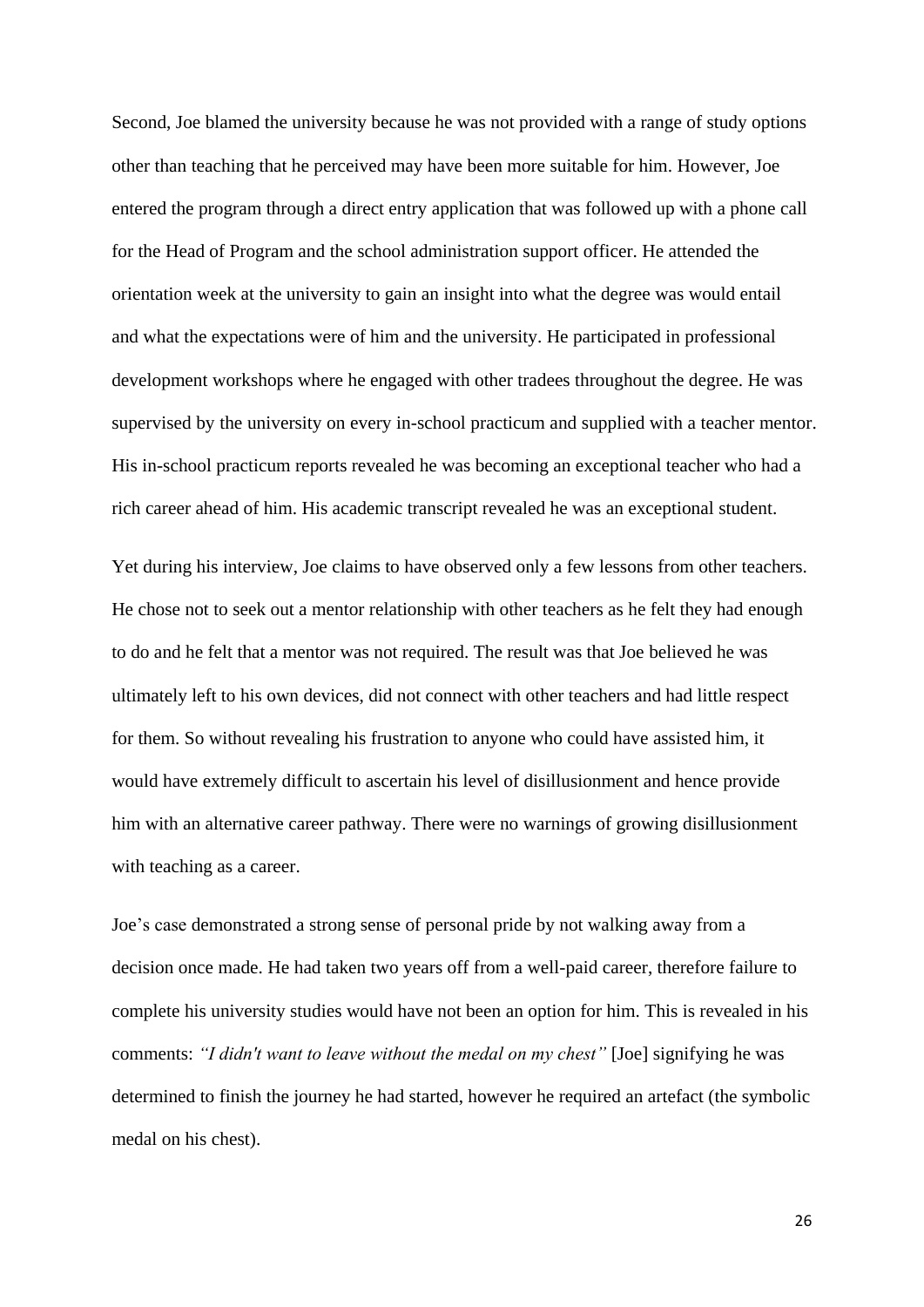Third, while universities prepare teacher graduates for the education profession, they are powerless to influence employing authorities as to the terms and conditions to which their graduates should be entitled. The transition process from university graduation to employment as a secondary teacher is long and arduous serving as a detriment for graduates with other options. For people like Joe, there also is a perceived lack of financial reward and recognition for such highly valued skill sets required in secondary schools. This means that the return to being treated as a first-year apprentice with low status, minimal remuneration, and lack of recognition, leads only to blaming others and a sense of disillusionment with this type of career transition.

Joe's failure to launch as a secondary school teacher demonstrates that the search for a career fit is an important component of our working lives. Undertaking career transitions in search of a "sense of enlightenment" (Peake & Mc Dowall, 2012, p. 403), culminating with a reported love of what you do, is a journey that many are prepared to take; even if the outcome is unexpected. In Joe's case, the outcome from his transition experiences was unexpected. He rediscovered his fit in the construction industry. While on the one hand, this may be construed as a negative outcome – a failure to launch; on the other hand, it is a positive outcome for a deeper understanding of the complex phenomenon of career transition.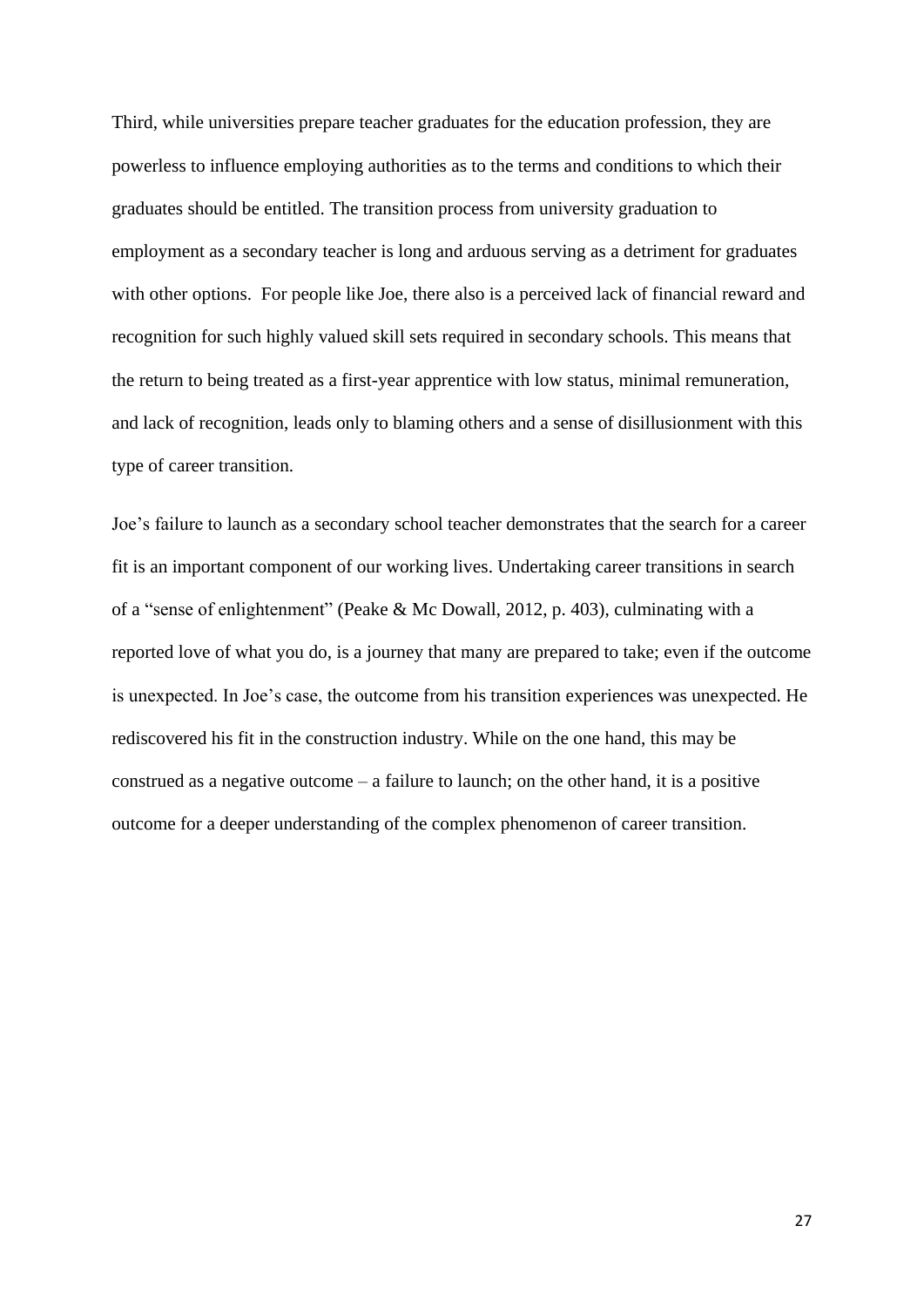# **References**

Australian Council of Deans. (2005). *Teaching Tomorrow's Teachers* (Report to the House of Representatives). Canberra: ACDE.

Barmby, P. (2007). Improving teacher recruitment and retention: the importance of workload and pupil behaviour. *Educational Research*, *48*(3), 247–265.

Bernard, R.H. & Ryan, G.W. (2003). Data Management and Analysis Methods. In Denzin, N.K, & Lincoln, Y.S (Eds*.), Collecting and Interpreting Qualitative Materials* (2nd ed., pp. 259–319). Thousand Oaks, CA: Sage.

Blayney, W. (2013). *A Case of Career Transitioning: From Trade to Teacher*. (Unpublished Doctoral thesis). Central Queensland University, Rockhampton, Qld.

Bryman, A. (2012). *Social research methods*. Oxford university press.

Castro, A.J. & Bauml, M. (2009). Why now? Factors associated with choosing teaching as a second career and their implications for teacher education programs. *Teacher Education Quarterly, 36*(3), 113–126.

Cranton, P. (2006). *Understanding and promoting transformative learning. A guide for educators of adults* (2nd ed.). San Francisco, CA: Jossey-Bass.

Department of Education, Science and Training (DEST). (2003). *Attracting, Developing and Retraining Effective Teachers Difference*. Canberra.

Department of Education, Science and Training (DEST). (2007). *Research on career pathways into teaching: Final report*. Canberra, ACT, Australia: Phillips KPA.

Department of Education, Employment and Workplace Relations (DEEWR). (2008). *Staff in Australia's schools 2007*. Canberra, ACT, Australia: Department of Education, Employment and Workplace Relations.

Denscombe, M. (2010). *The Good Research Guide* (4th ed.).New York, USA: Open University Press.

Ewing, R. & Manuel, J. (2005). Retaining quality early career teachers in the profession: New teacher narratives, *Change: Transformations in Education, 8*(1), 1-16.

Gardner, M. (2002). *The Review of Pathways Articulation: Through the Post-Compulsory Years of School to Further Education, Training and Labour Market Participation*. Brisbane: Department of Employment and Training and Department of Education.

Gee, J.P. (2011). *An introduction to discourse analysis: Theory and method*. (3rd ed.) New York: Routledge.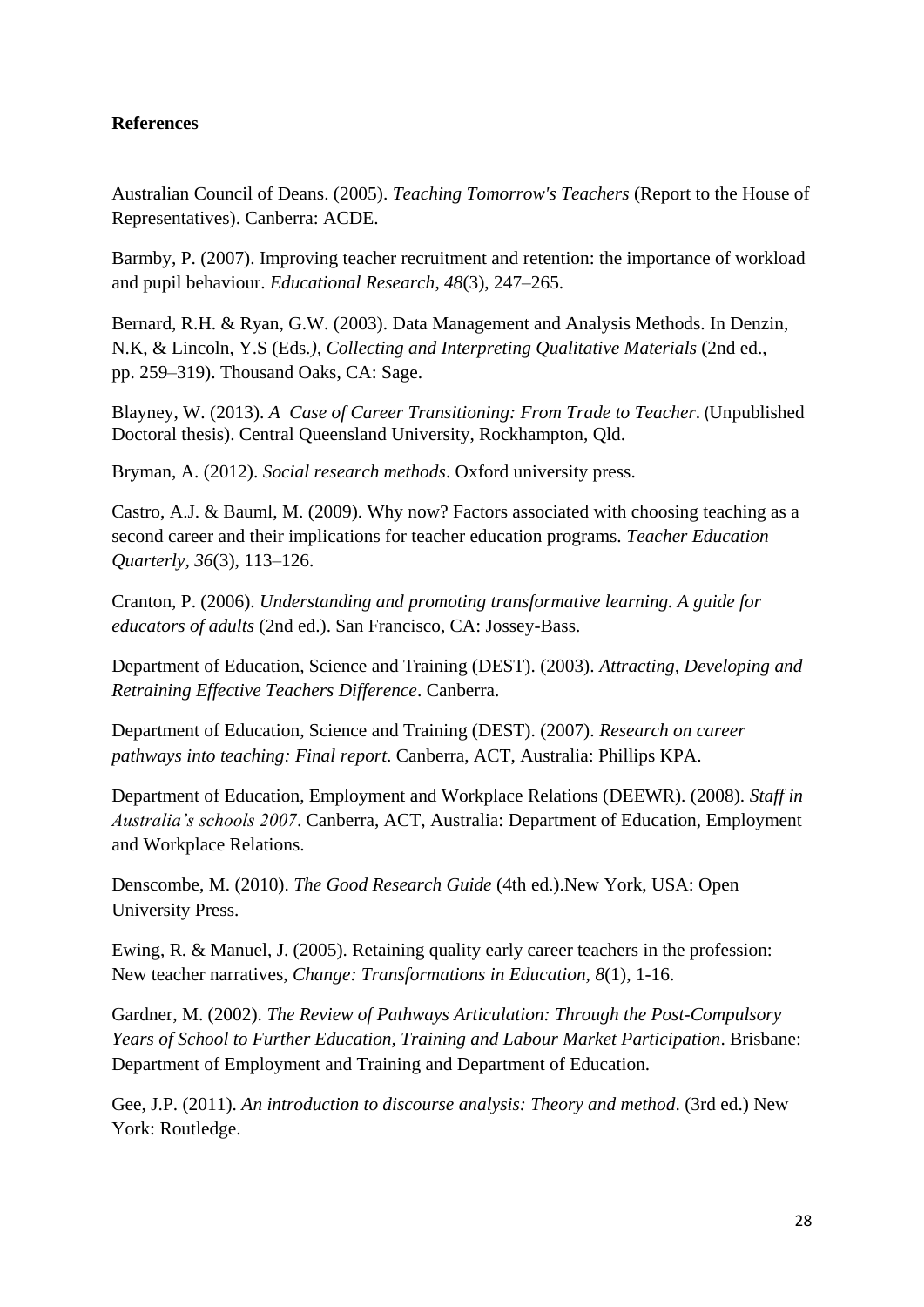Green, A. (2006). *Following through: longitudinal research into new VET in schools teachers with an industry background*. Proceedings of the 9th Australian Vocational Education and Training Research Association (AVETRA) Conference: Global VET: Challenges at the Global, National and Local Levels. Wollongong. Australia.

Green, A. (2009). *Teachers from Industry: From work to school*. Proceedings of the 12<sup>th</sup> Annual Australian Vocational and Training Research Association (AVETRA) Conference: Aligning Participants, Policy and Pedagogy: Traction and Tensions in VET Research. Sydney. Australia.

Grier, J. & Johnston, C. (2009). An inquiry into the development of teacher identities in STEM career changers. *Journal of Science Teacher Education. 20*(1), 57–75.

Guba, E.G. & Lincoln, Y.S. (2005). Paradigmatic controversies, contradictions, and emerging confluences. In N. Denzin & Y. Lincoln (Eds.), *The Sage Handbook of Qualitative Research* (3rd ed.). (pp. 191–215). Thousand Oaks, CA: Sage.

Harreveld, B. & Singh, M. (2006). *The Journey So Far in the Senior Phase of Learning*. Brisbane: Queensland Department of Education, Training and the Arts.

Holland, J.L. (1984). *Making vocational choices: A theory of vocational personalities and work environments* (2nd ed.). Englewood Cliffs, NJ: Prentice-Hall.

Jenkins, R. (2008). *Social Identity* (3rd ed.). London: Routledge.

Manuel, J. (2003). Such are the ambitions of youth: Exploring issues of retention and attrition of early career teachers in New South Wales. *Asia-Pacific Journal of Teacher Education, 31*(2), 139–152.

Manuel, J. & Hughes, J. (2006). It has always been my dream: exploring pre-service teachers' motivations for choosing to teach. *Teacher Development*, *10*(1), 5–24.

Merriam, S.B. (2009). *Qualitative research: A guide to design and implementation*. San Francisco, CA: Jossey-Bass.

Ministerial Council on Education, Employment, Training and Youth Affairs (MCEETYA). (1999). *Adelaide Declaration on National Goals for Schooling in the Twenty-first Century*, MCEETYA, Carlton South, Victoria.

Ministerial Council on Education, Employment, Training and Youth Affairs. (2005). *Demand and supply of primary and secondary school teachers in Australia: Part E (i) qualitative research—national survey of teachers*. Retrieved from [http://www.curriculum.edu.au/mceetya/default.asp?id=11940.](http://www.curriculum.edu.au/mceetya/default.asp?id=11940)

Nicholson, N. (1984). A Theory of Work Role Transitions*. Administrative Science Quarterly, 29*(2), 192–191*.* Sage Publications.